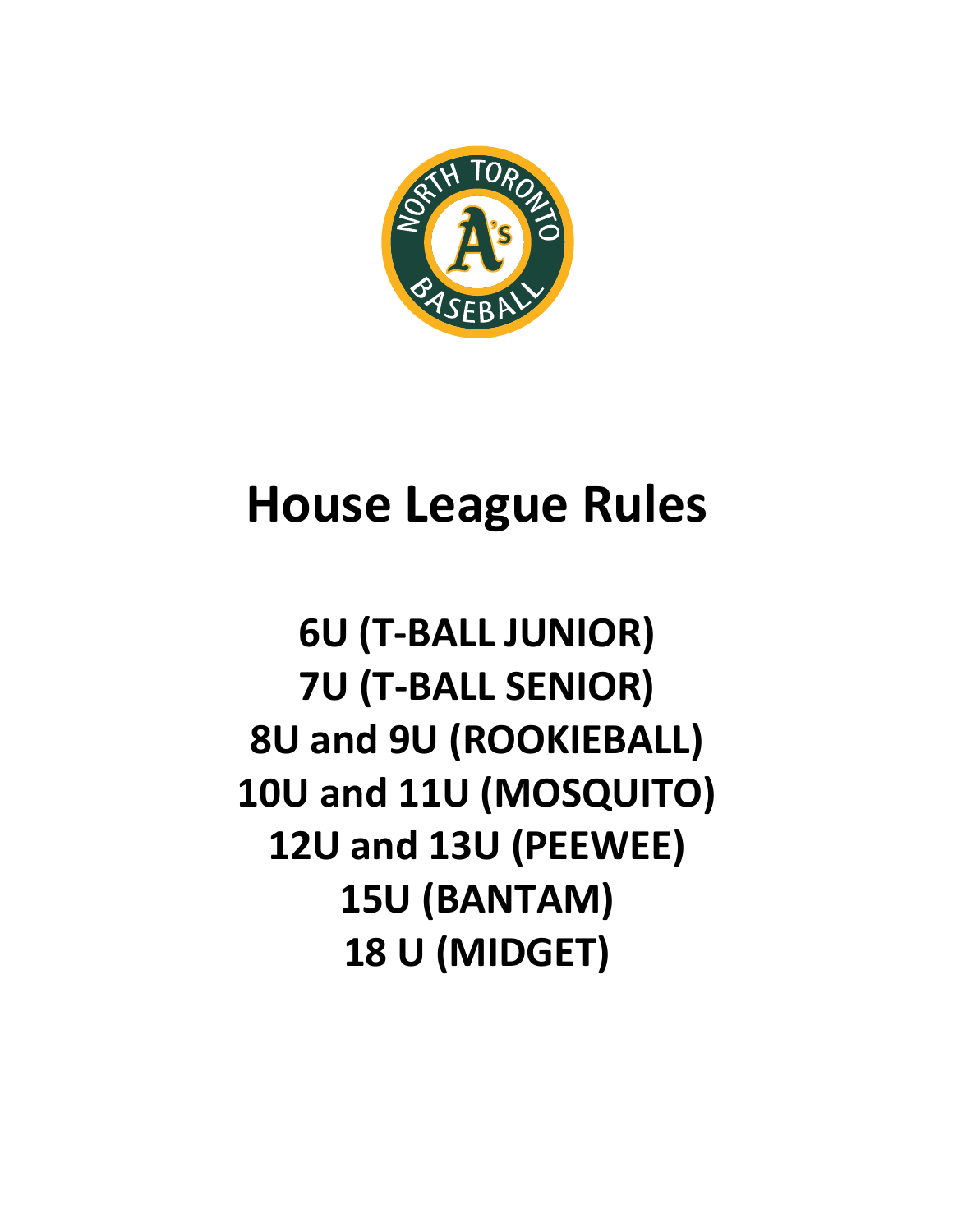## **Table of Contents**

| GAME LENGTHS AND CANCELLATIONS - 7U TO 18U (T-BALL SENIOR TO MIDGET) |  |
|----------------------------------------------------------------------|--|
|                                                                      |  |
|                                                                      |  |
|                                                                      |  |
|                                                                      |  |
|                                                                      |  |
|                                                                      |  |
|                                                                      |  |
|                                                                      |  |
| GENERAL RULES - 7U TO 18U (T-BALL SENIOR TO MIDGET DIVISIONS) 23     |  |
|                                                                      |  |
|                                                                      |  |
|                                                                      |  |
|                                                                      |  |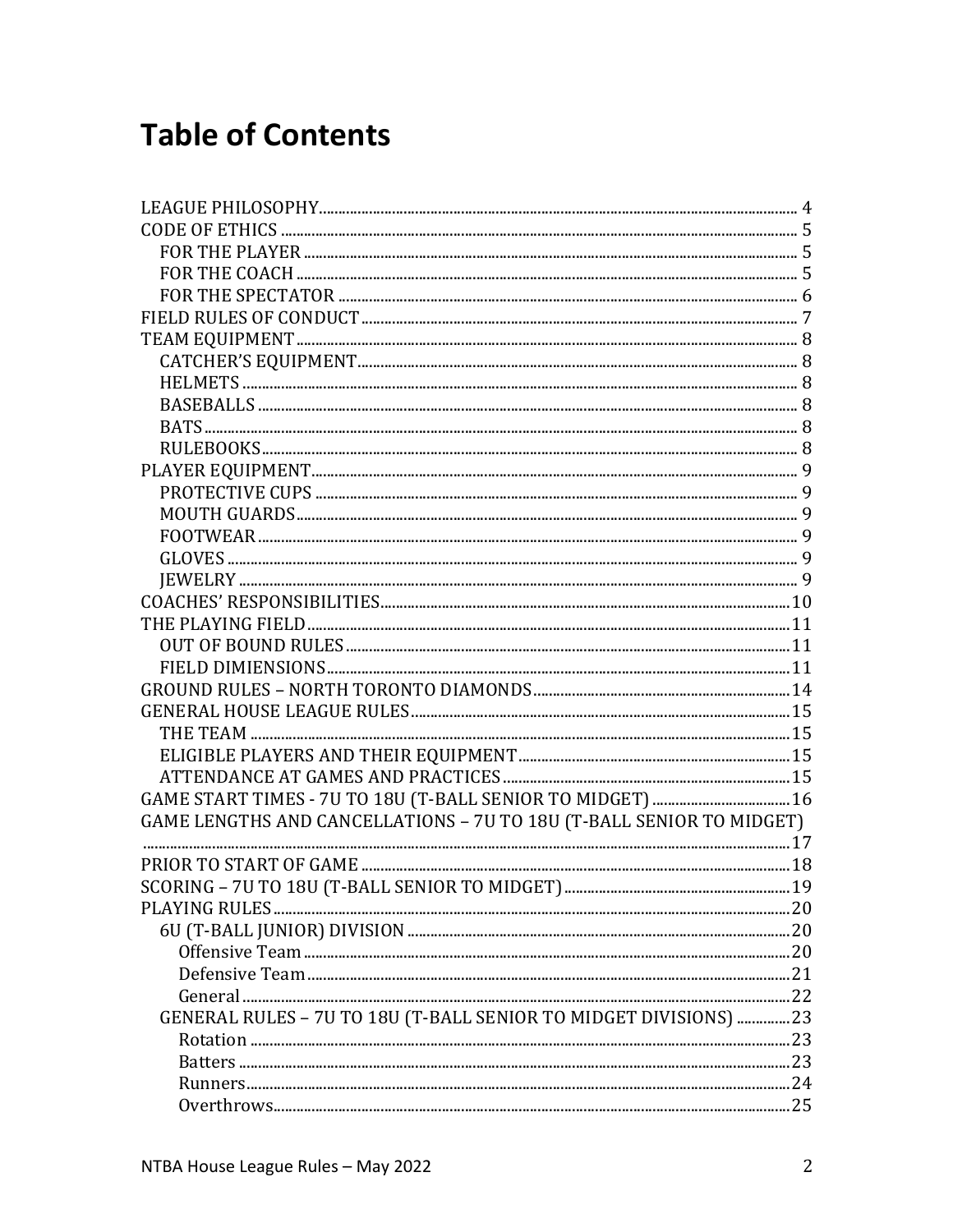| Catcher's Participation - 7U, 8U AND 9U only (T-BALL SENIOR AND | 25 |
|-----------------------------------------------------------------|----|
| Pitcher's Participation - 7U, 8U and 9U only (T-BALL SENIOR AND |    |
|                                                                 | 25 |
|                                                                 | 25 |
|                                                                 | 26 |
|                                                                 |    |
|                                                                 |    |
|                                                                 |    |
|                                                                 | 27 |
|                                                                 |    |
|                                                                 |    |
|                                                                 | 32 |
|                                                                 | 33 |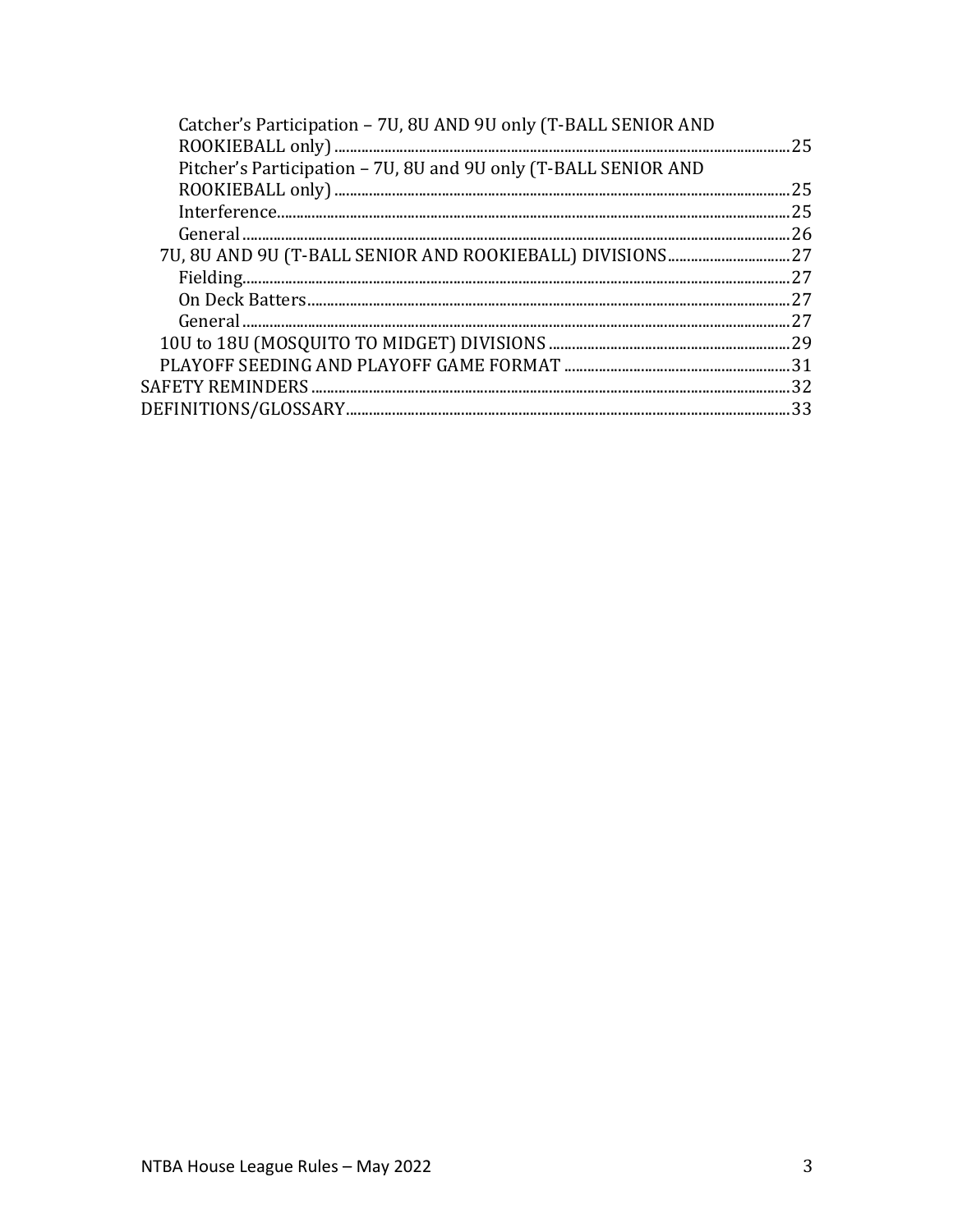This North Toronto Baseball Association (NTBA) House League Rulebook is a supplement to the Official Rules of Baseball issued by Baseball Canada, including any addenda.

NTBA rules and exceptions, as outlined in this Rulebook, supersede rules set out by other baseball associations.

### **LEAGUE PHILOSOPHY**

- 1. To acquire basic skills fundamental to the enjoyment of baseball.
- 2. To develop and maintain confidence and a sense of self worth.
- 3. To gain the knowledge and acquire the attitudes needed for active participation in Canadian society.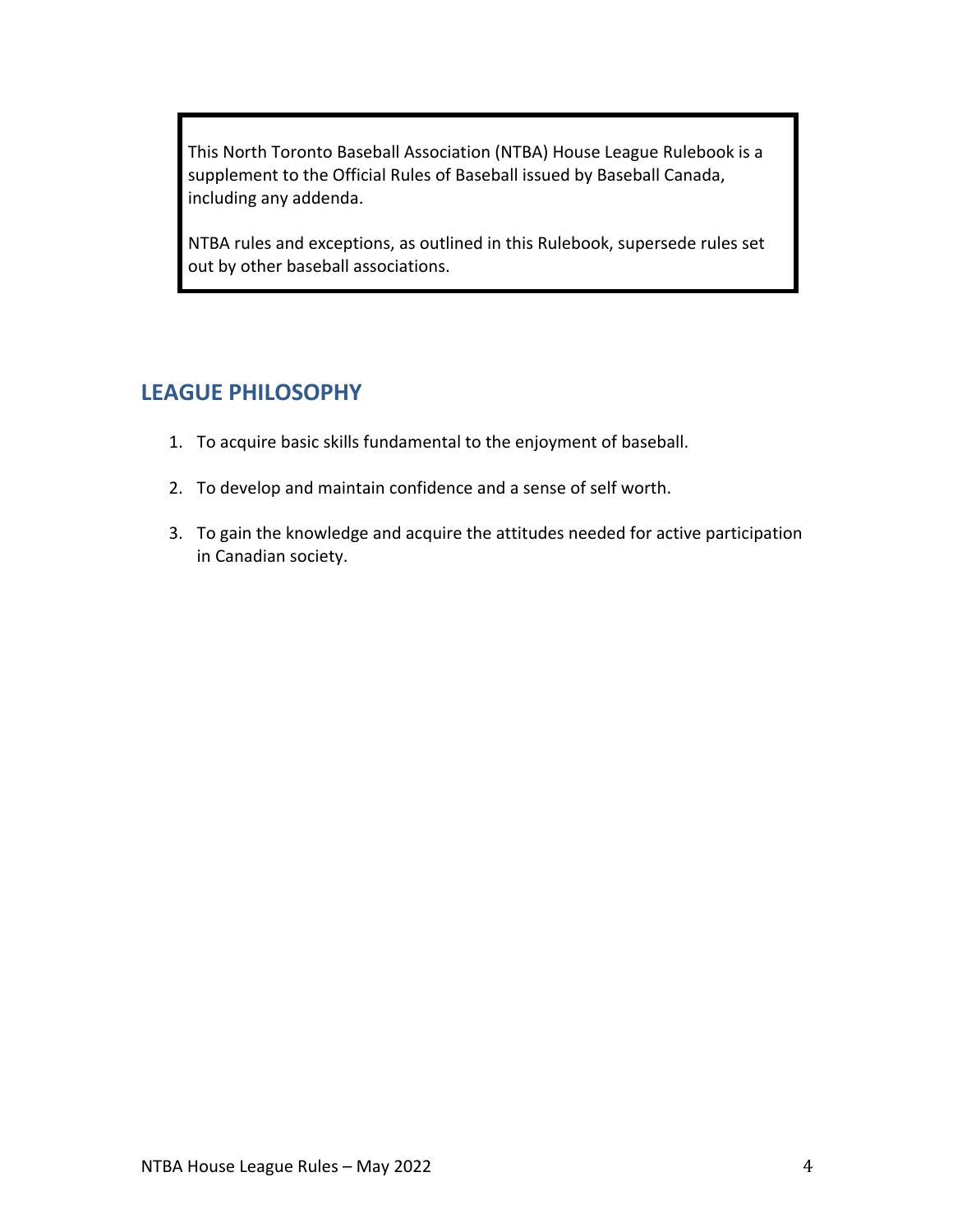### **CODE OF ETHICS**

### **FOR THE PLAYER**

- 1. Play the game for the game's sake.
- 2. Be generous in winning.
- 3. Be gracious in losing.
- 4. Be fair at all times, no matter what the cost.
- 5. Obey the rules.
- 6. Work for the good of the team.
- 7. Accept gracefully the decisions of the officials.
- 8. Believe in the honesty of your opponents.
- 9. Conduct yourself at all times with honour and dignity.
- 10. Be respectful of the facilities you use.
- 11. Recognize and applaud honestly and wholeheartedly the efforts of your teammates and opponents regardless of gender, colour, creed or race.

### **FOR THE COACH**

- 1. Opposing teams and spectators are welcome guests.
- 2. No advantage, except that of superior skill, is to be sought over others.
- 3. Officials and opponents are to be regarded and treated as honest in intention.
- 4. The decision of the officials must be honoured.
- 5. To win is always desirable but to win at any cost defeats the purpose of the game.
- 6. Defeat is honourable when the best has been given.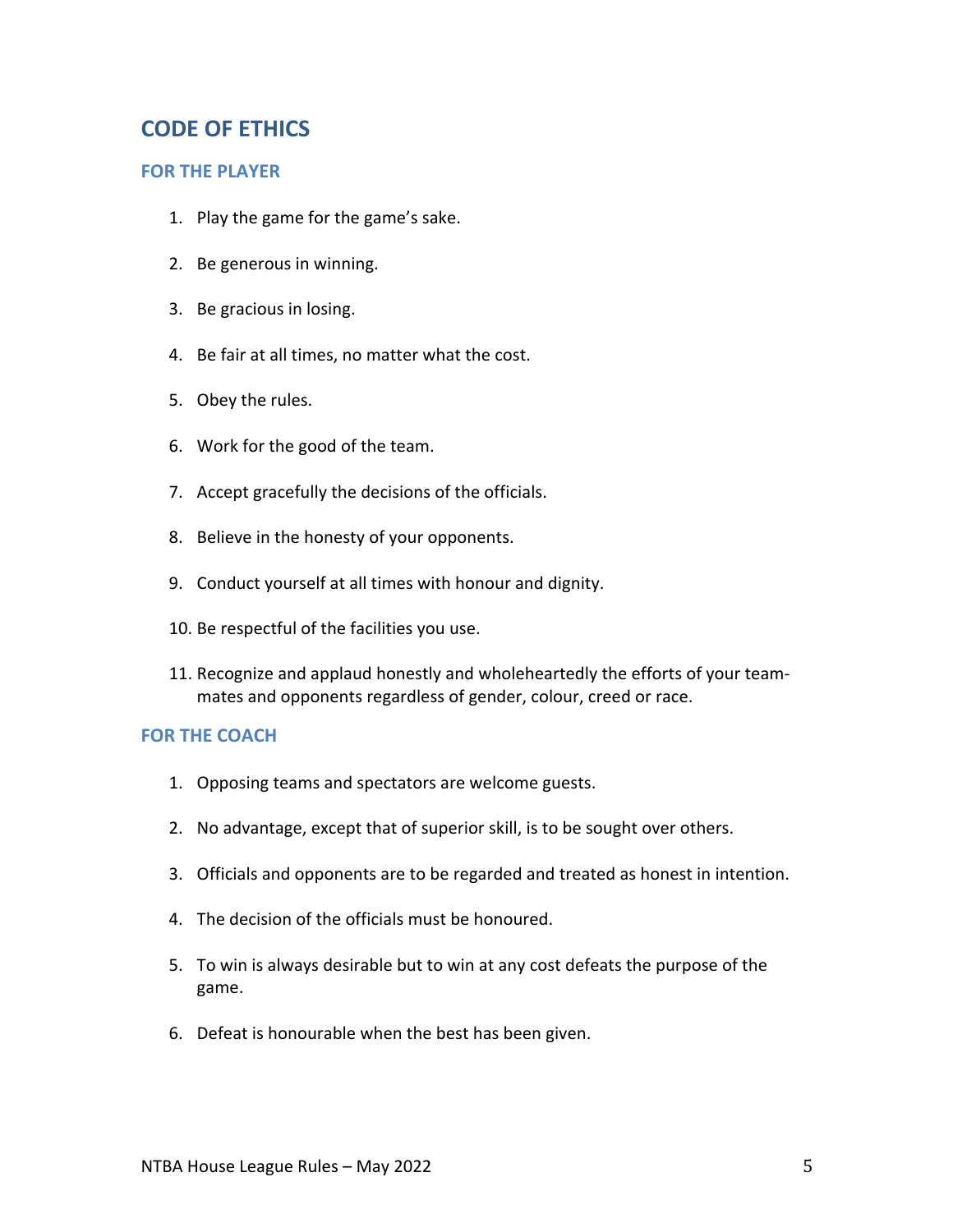### **FOR THE SPECTATOR**

- 1. Be respectful of the facilities you use.
- 2. Decisions of the officials, no matter how unfair they may seem, are to be accepted.
- 3. Accept both victory and defeat with control.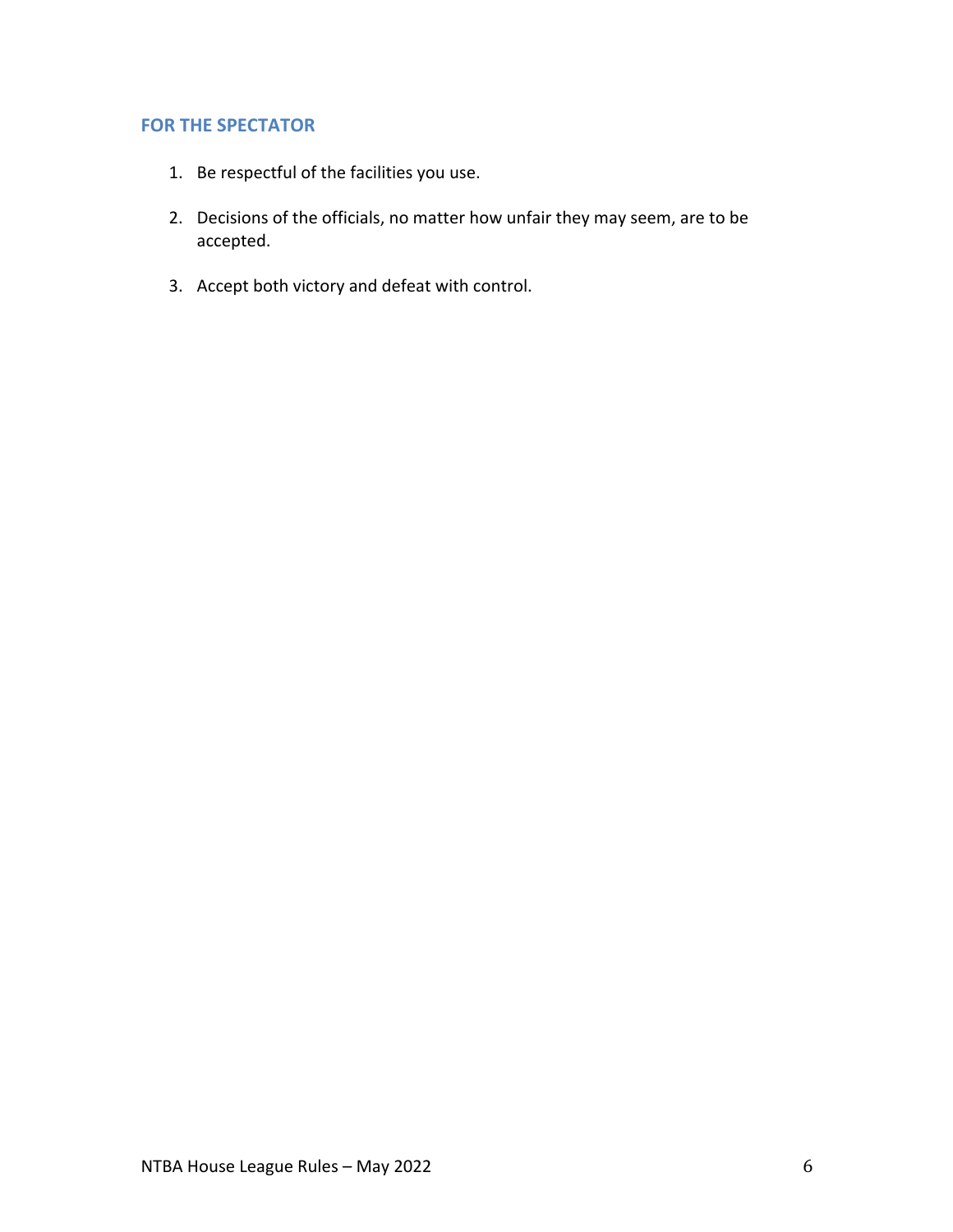### **FIELD RULES OF CONDUCT**

- **1. SMOKING IS NOT ALLOWED IN THE SPECTATOR AREAS, AROUND THE BASELINES, OR ON OR NEAR THE PLAYING FIELD.**
- **2. ALCOHOLIC BEVERAGES ARE NOT ALLOWED IN THE SPECTATOR AREAS, AROUND THE BASELINES, OR ON OR NEAR THE PLAYING FIELD.**
- 3. Players and coaches are not permitted to harass or direct any discourteous remarks at the officials or any member of the opposing team. NEW for 2017: uniformed umpires observing abusive language or abusive behavior at any time by anyone wearing a NT uniform will automatically issue a warning that is reportable to the league. A second warning at any point during the season will result in an automatic game ejection and review by the league.
- 4. Managers, coaches, players or spectators engaging or persisting in conduct contrary to the spirit, principles and objectives of good sportsmanship in Baseball shall receive a single warning from the umpire. If the offence is continued, an offender will be removed from the game.
- 5. Anyone removed from the game must leave the playing field and, if directed by the umpire, the spectator area. Failure to do so could result in forfeiture of the game. The game will not proceed until the rule is complied with.
- 6. The combined umpires' decision is final. If any player or coach is ejected from a game, a report will be made to the President and the ejection may be subject to review by the Discipline Committee.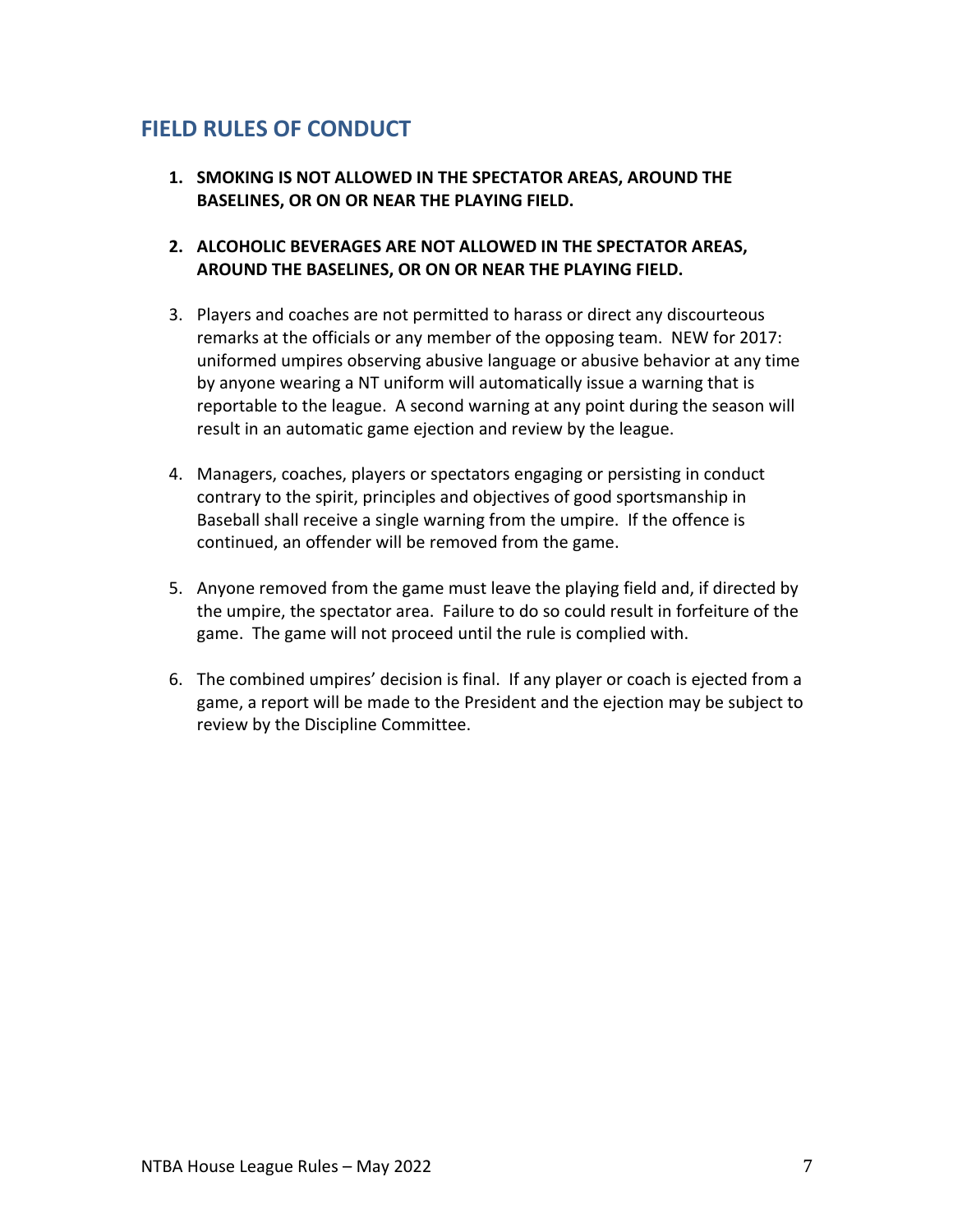### **TEAM EQUIPMENT**

### **CATCHER'S EQUIPMENT**

Chest protector, shin guards, face mask with throat guard, and helmet must be worn during practice, game warm-ups, as well as during regular and playoff games.

### **HELMETS**

Each team is assigned 5 helmets of assorted sizes. Batters, base runners and on deck hitters must wear a helmet.

**In 8U AND 9U (ROOKIEBALL),** each team is assigned 2 pitching helmets. The pitcher must wear the pitching helmet when on the field.

Players coaching at the bases must wear helmets (players must be in 12U (Minor Peewee) and above to coach at the bases). Coaches are advised to wear helmets.

#### **BASEBALLS**

Each team will be issued NTBA regulation balls. Home team will provide new game ball for each game.

#### **BATS**

Each team will be issued 3 NTBA regulation aluminum bats (sizes differ for each division). Any league bat introduced into the game may be used by either team, providing the usage of the bat does not interrupt play. **DO NOT USE BATS TO HAMMER IN BASES!**

**In MIDGET:** Wood bats only. No aluminum bats permitted.

### **RULEBOOKS**

Rulebooks are not permitted on the playing field.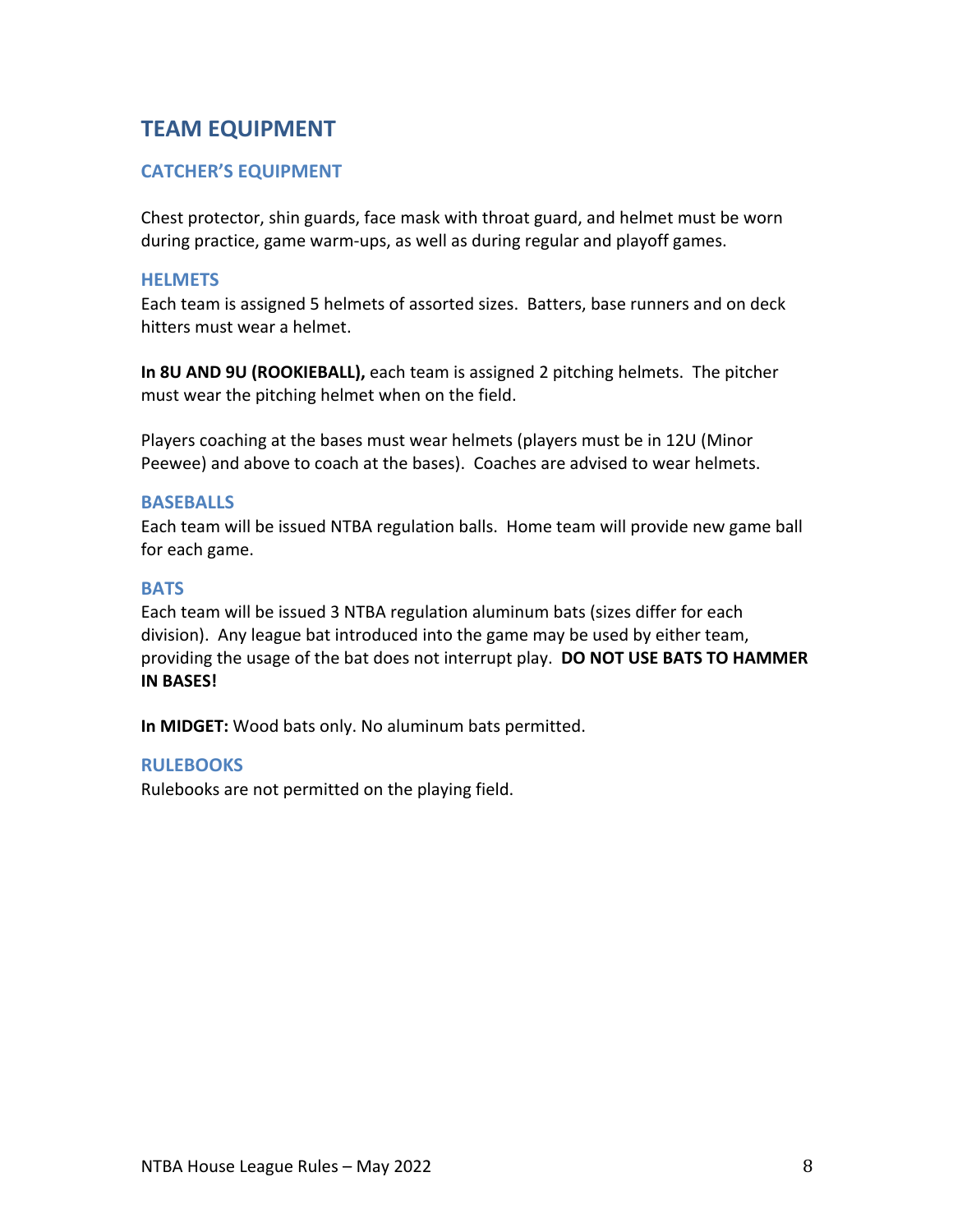### **PLAYER EQUIPMENT**

Complete uniform, Team hat, shirt, pants and **protective cup**. These items must be worn at all times, otherwise, the player will not be allowed to play.

### **PROTECTIVE CUPS**

As stated above, all players must wear genital protective cups during practice and game play. **NO EXCEPTIONS.**

### **MOUTH GUARDS**

Recommended, but not mandatory.

### **FOOTWEAR**

Shoes with **metal cleats are strictly prohibited**. Shoes with mold rubber cleats may be used.

### **GLOVES**

The first baseman may wear a trapper glove. All other members of the fielding team must wear only fielder's gloves (fingered). Batting gloves may be worn.

For **10U and 11U (MOSQUITO)**, **12U and 13U (PEEWEE)**, **15U (BANTAM)** and Midget divisions, the catcher must wear a catcher's mitt.

### **JEWELRY**

No jewelry may be worn during the game (i.e. watches, rings, necklaces, bracelets, etc.). This rule does not apply to a Medic Alert bracelet.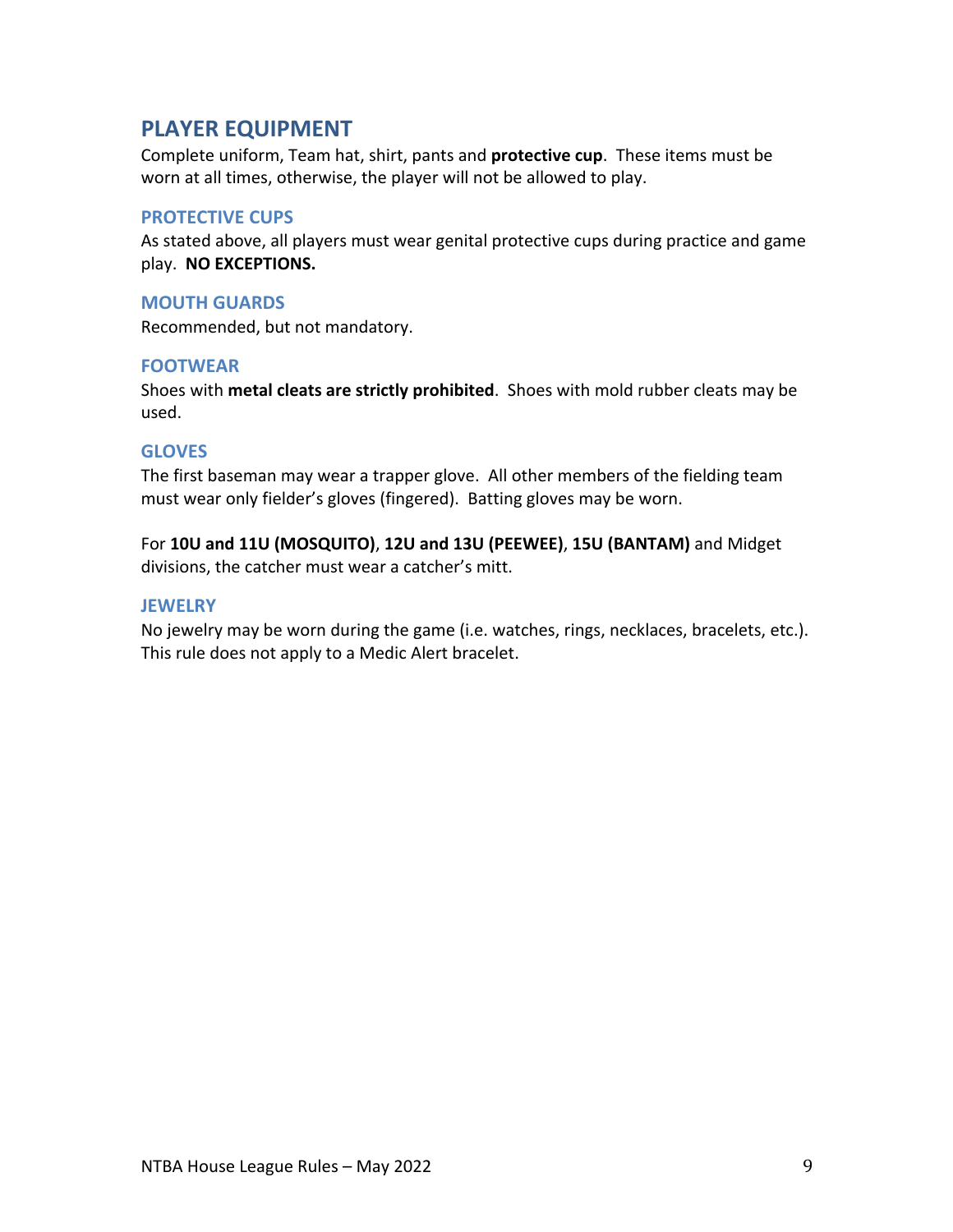### **COACHES' RESPONSIBILITIES**

- 1. Coaches are responsible for the equipment assigned from the Association to their team in good condition. All equipment is to be returned at the end of the season.
- 2. Coaches are asked to go through their bags at the beginning and end of each season, note any deficiencies and/or defects and report these to the Director of Equipment.
- 3. As a courtesy, coaches are asked to ensure that the bags returned at the end of the season are clean. Dirt, extra clothing, gloves, etc. should be removed from the bags and helmets and other non-porous equipment should be washed.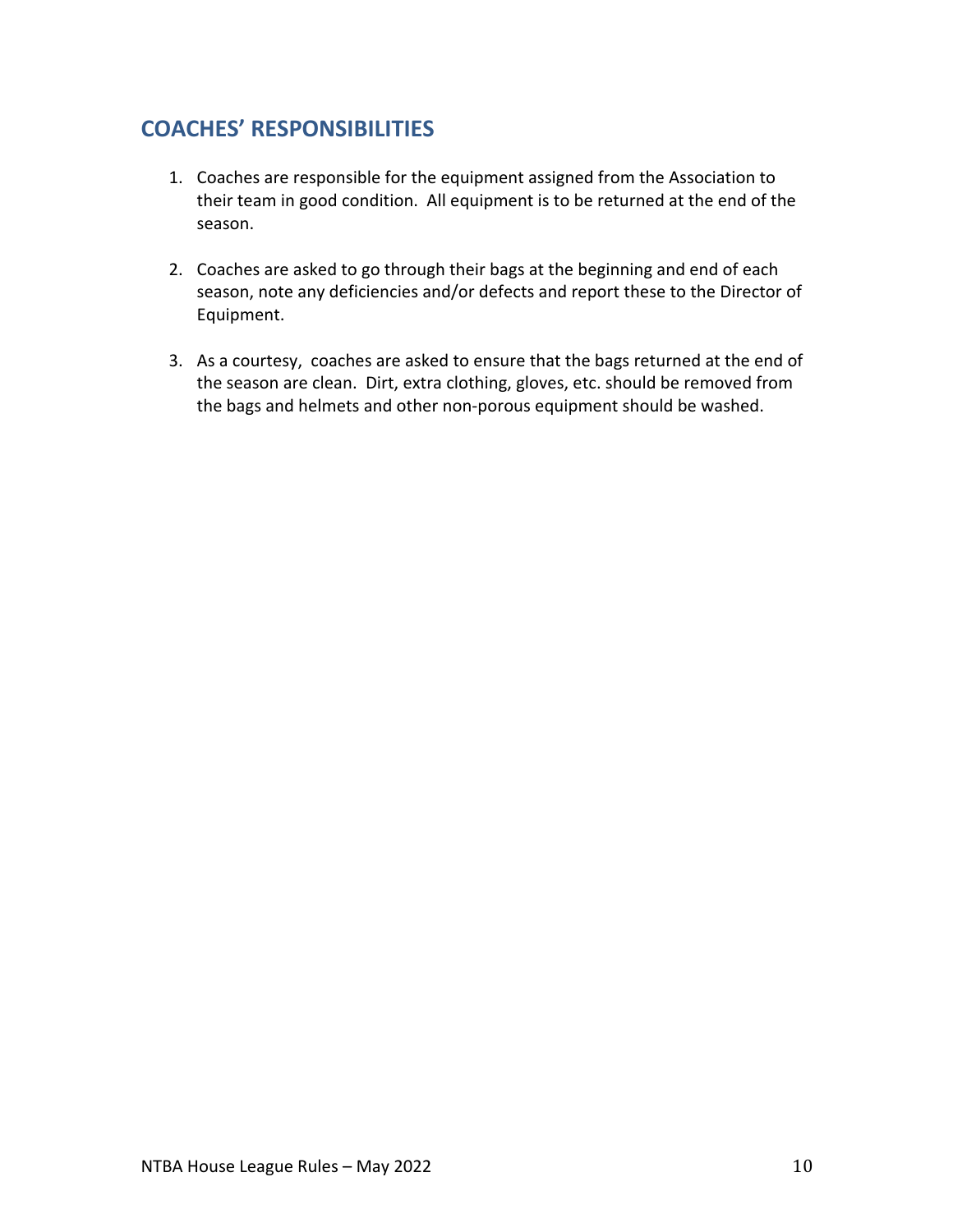### **THE PLAYING FIELD**

### **OUT OF BOUND RULES**

The boundary of the playing field is defined by the backstop screen and a line extending from the ends of the screen running parallel to the base lines. A ball that touches the ground beyond the boundaries of the playing field is considered **out of bounds**. A fly ball caught out of bounds is considered a foul ball.

### **FIELD DIMIENSIONS**

| Division                 | Rubber to Home | <b>Bases Apart</b> | Home to 2 <sup>nd</sup> |
|--------------------------|----------------|--------------------|-------------------------|
| 6U and 7U (T-BALL        |                | 45'                |                         |
| <b>JUNIOR AND T-BALL</b> |                |                    |                         |
| SENIOR)                  |                |                    |                         |
| 8U and 9U                | 50'            | 60'                | 84' 10 %"               |
| (ROOKIEBALL)             |                |                    |                         |
| 10U and 11U              | 44'            | 65'                | 91'11''                 |
| (MOSQUITO)               |                |                    |                         |
| 12U and 13U              | 50'            | 75'                | $104'$ $\frac{3}{4}''$  |
| (PEEWEE)                 |                |                    |                         |
| 15U (BANTAM)             | 55'            | 82'                | 115' 11 5/8"            |
| 18U (MIDGET)             | 60' 6''        | 90'                | 127' 3 3/8"             |

**The distances above are measured from the back of home plate to the centre of the base or the front of the pitching rubber.**

### **BE SURE THE FIELD IS PROPERLY SET UP FOR YOUR DIVISION!**

### **8U AND 9U (ROOKIEBALL), DETAILS NOTED BELOW, REPLACE DISTANCE WITH INFORMATION IN THE TABLE ABOVE FOR OTHER DIVISIONS**

- 1. The **Pitcher's Rubber** is 50 feet (15.3m) from the point of **home plate** and **the bases are 60 feet** (18.3m) apart.
- 2. **Batter's boxes** are 3 feet (.9m) wide and 6 feet (1.8m) long. The inside lines are parallel to and 4 inches (.1m) away from the side of home plate.
- 3. **The coach's boxes** are 4 feet (1.2m) wide and 8 feet (2.4m) long and are not closer than 6 feet (1.8m) to the base lines.
- 4. The **Infield Arc** is a line dividing the infield playing area from the outfield. It has a 50 foot radius form the centre of the pitcher's plate extending from boundary line to boundary line.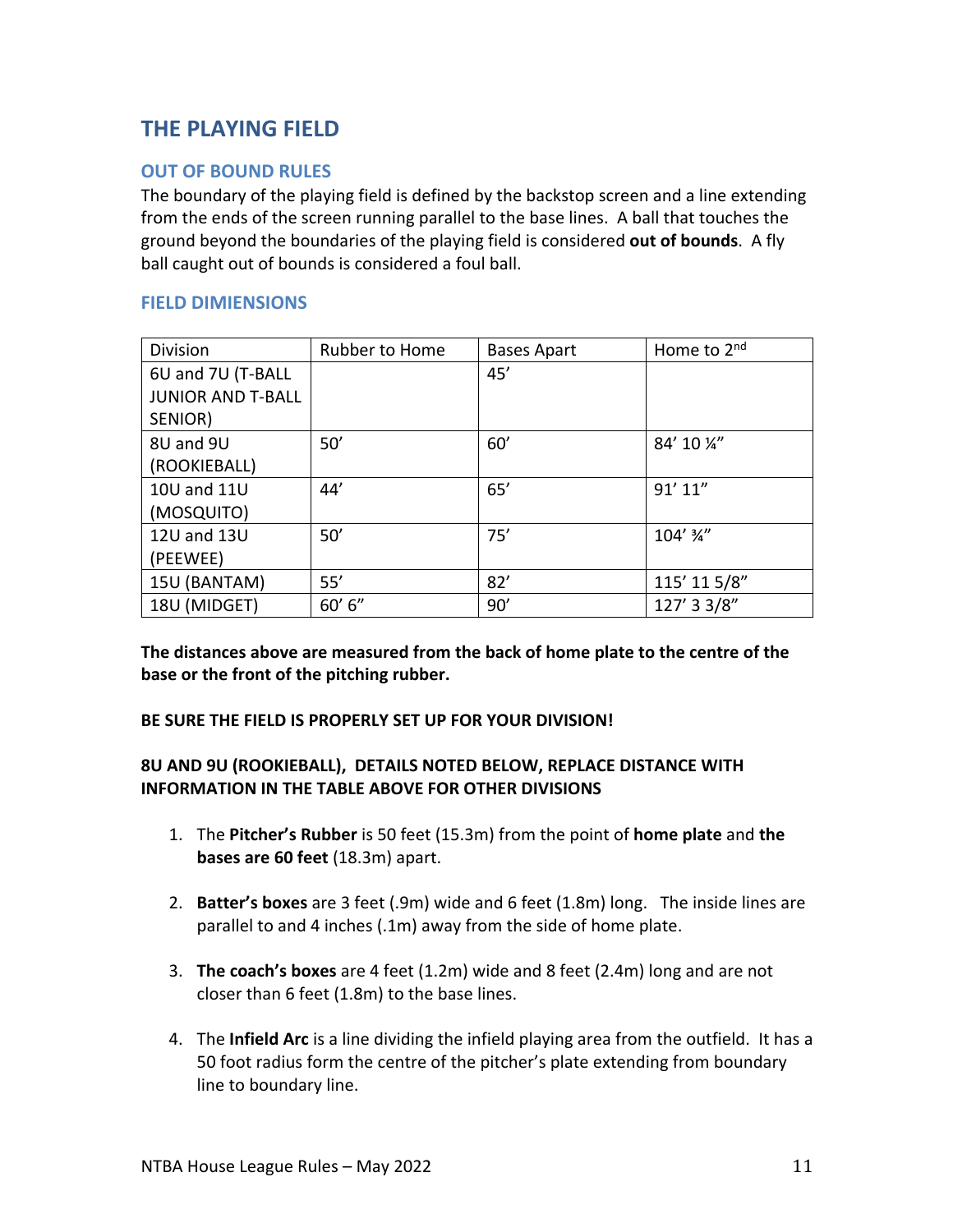5. The **Safety Circle** is an 8-foot diameter circle marked around the pitcher's mound and with its centre 50 feet from Home Plate.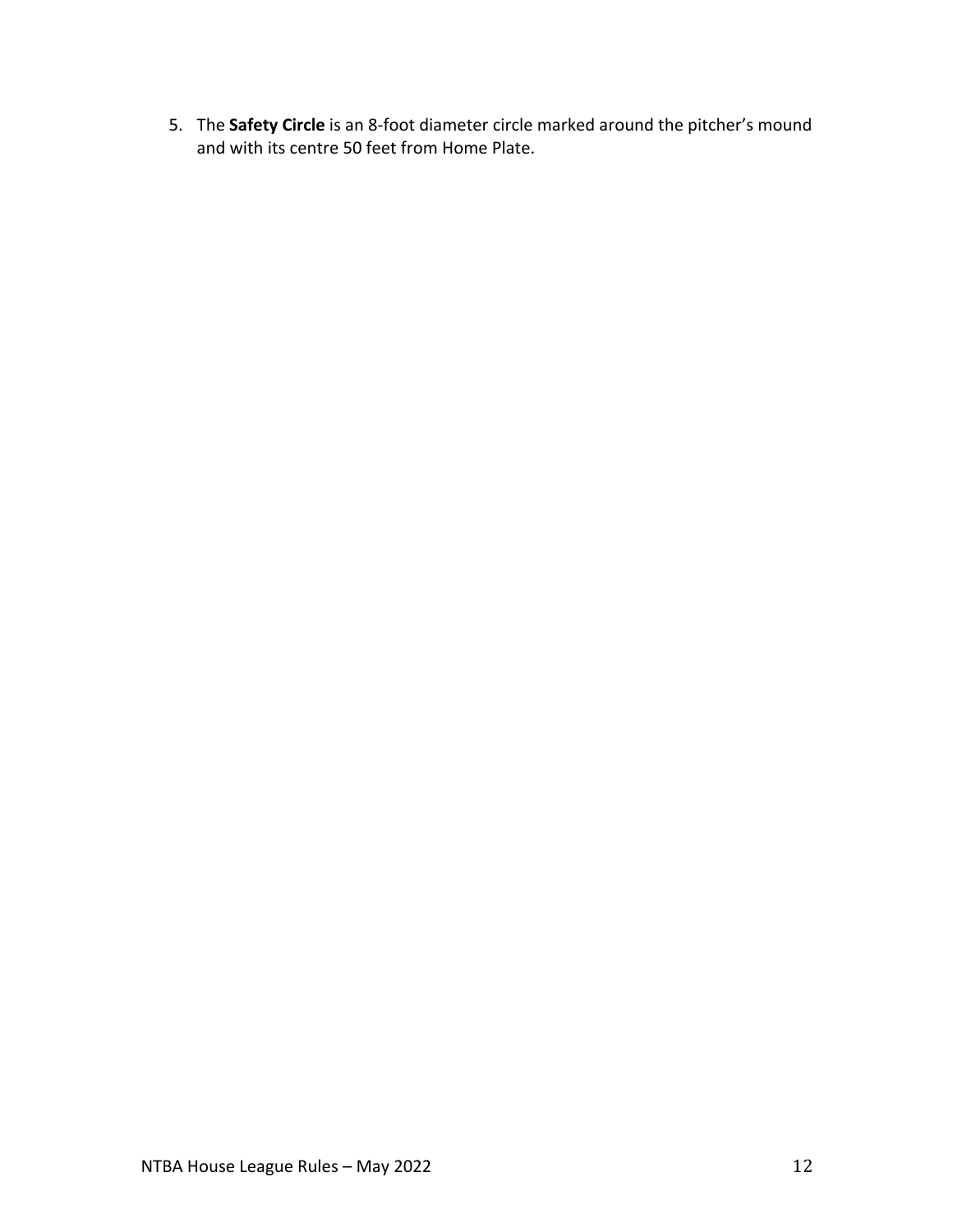- 6. The **Home Plate Area** is the area around home plate bounded at Oriole Park by the batting cage. (The front edge of the area at some parks is identified by an arc, rather than a straight line from one end of the screen/batting cage to the other).
- 7. The **Playing Field** is the area defined by the backstop screen and a line extending from the ends of the screen running parallel to the base lines.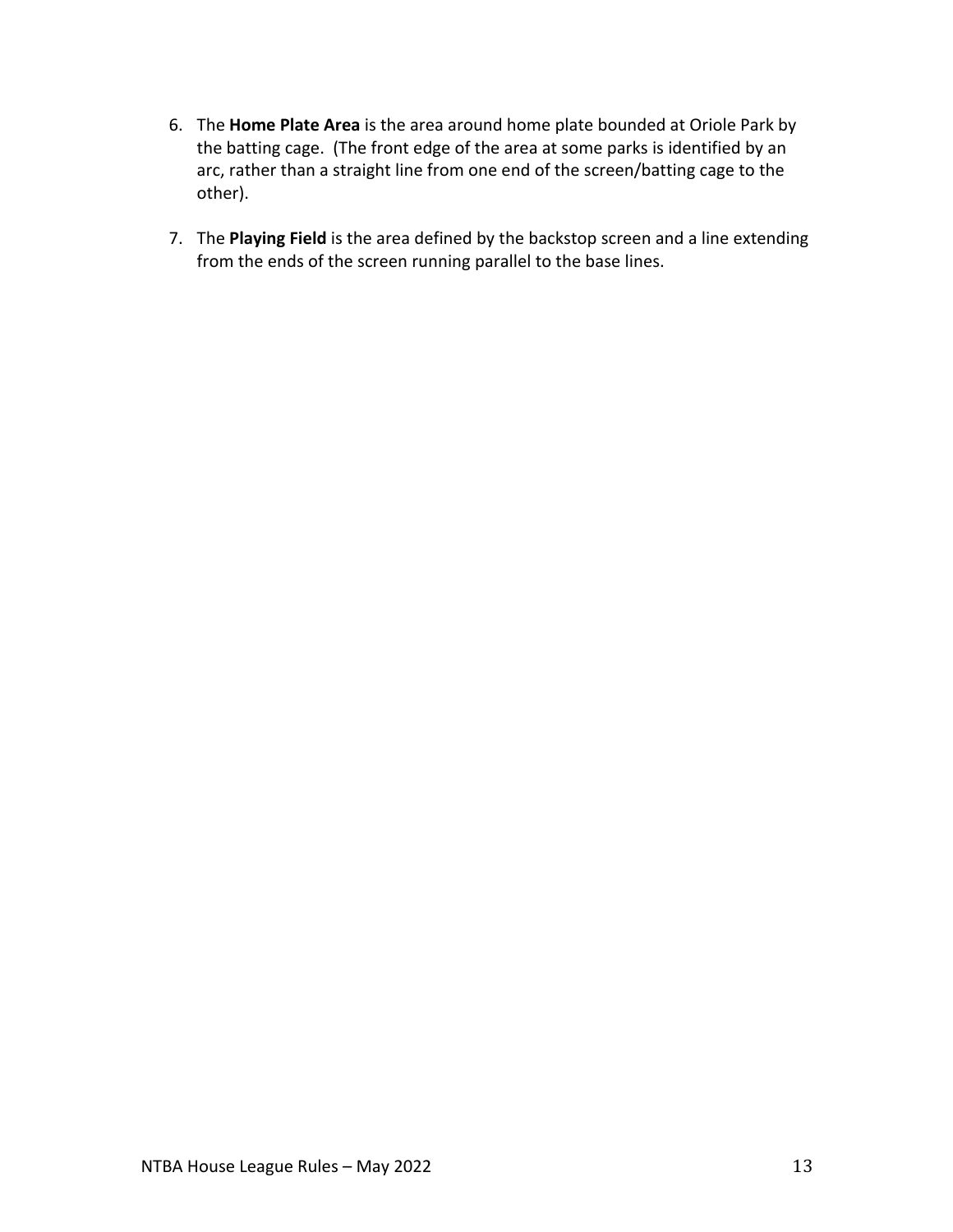### **GROUND RULES – NORTH TORONTO DIAMONDS**

*PLEASE REFER TO NTBA GROUND RULES DOCUMENT (FOUND IN NTBA WEBSITE, UMPIRE AND COACHES WEBPAGE)*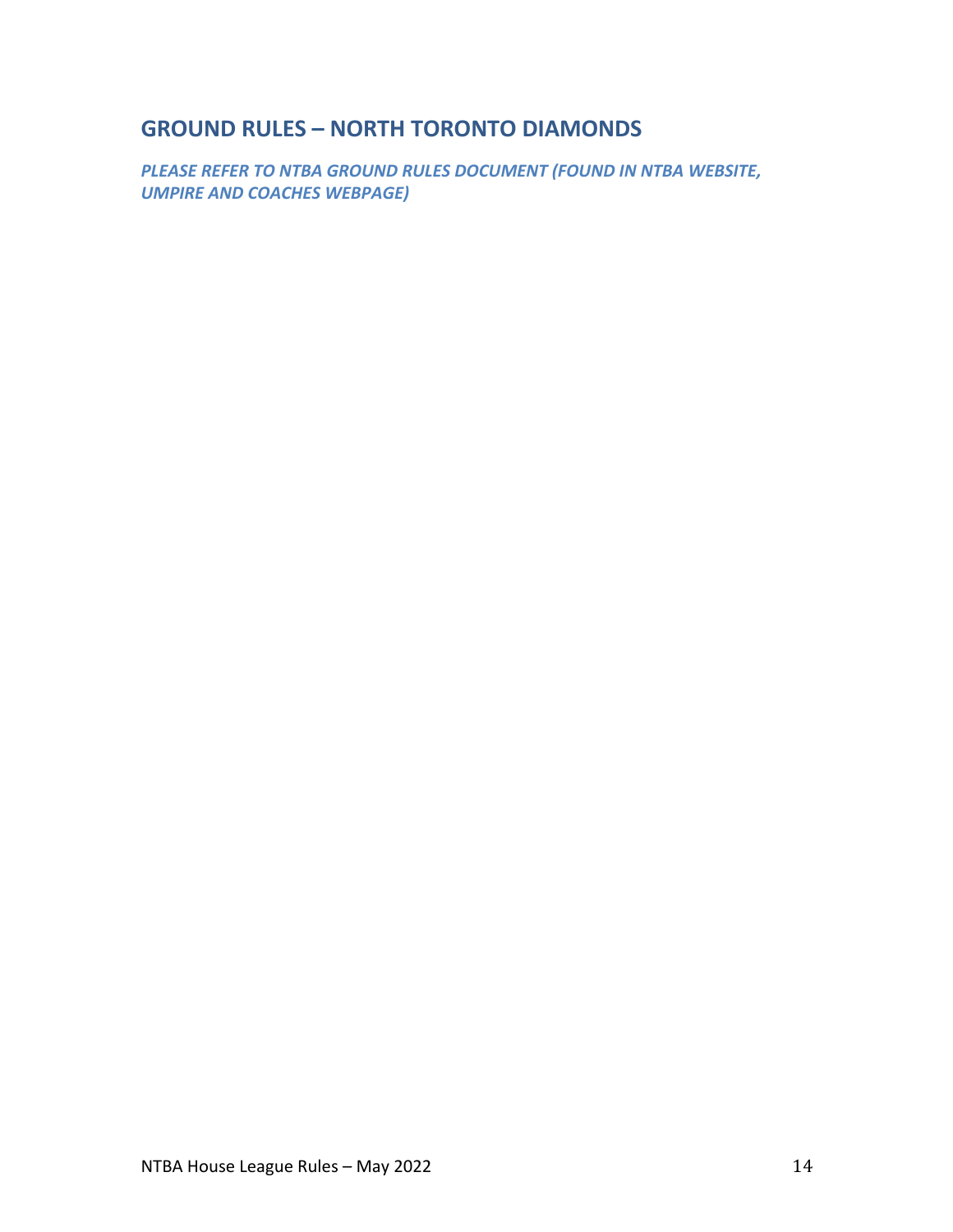### **GENERAL HOUSE LEAGUE RULES**

### **THE TEAM**

- 1. Players will be assigned to teams by the league. Reasonable efforts will be made to ensure competitive balance.
- 2. The Convenor may make mid-season trades to accommodate roster concerns or address competitive balance. All coaches and parent shall abide by these changes. A player who is traded must change teams or the player will be asked to leave the league.

### **ELIGIBLE PLAYERS AND THEIR EQUIPMENT**

1. Only players registered with the North Toronto Baseball Association (NTBA) can take part in games.

### **ATTENDANCE AT GAMES AND PRACTICES**

1. A player should inform his/her head coach if unable to make games or practices.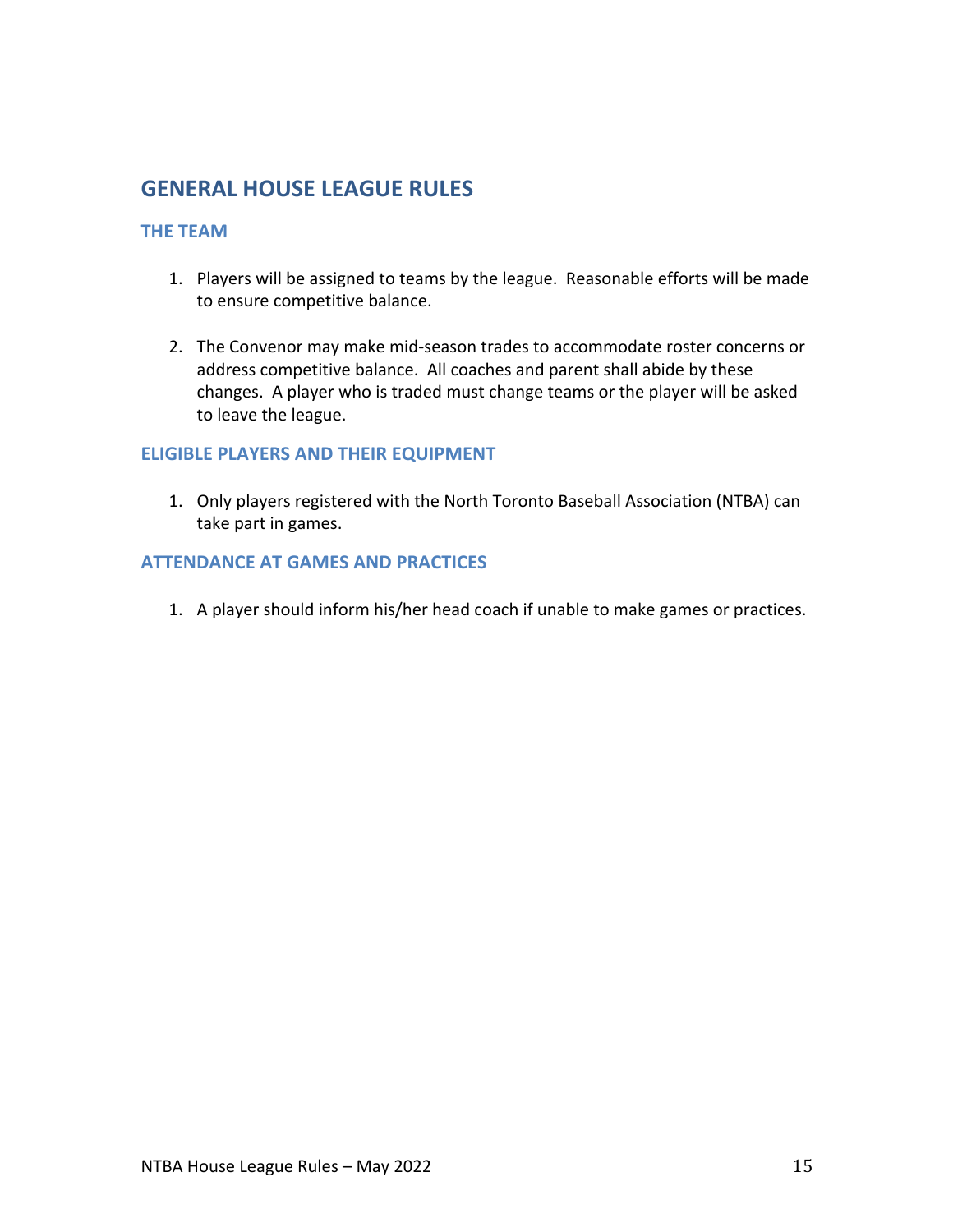### **GAME START TIMES - 7U TO 18U (T-BALL SENIOR TO MIDGET)**

- 1. A team failing to field **at least 7 players by 15 minutes** after the official start time **forfeits the game**. The score will be registered as 7 to 0.
- 2. In order to significantly reduce the potential for a default, during the regular season only, teams are allowed to have 2 **substitute players to a maximum of 10** total players. Eligible players are any player with NTBA at the same age group or younger. Convenors are encouraged to facilitate this process. **No substitute players are to be used during playoffs.**
- 3. If a team fields either 7 or 8 players, the batting order shall be followed to a maximum of 5 runs per inning.
- 4. In the event that a default occurs, the teams may choose to play an exhibition game in which case coaches and umpires must remain at the field for the duration of the game and treat the game as they would a normal season game.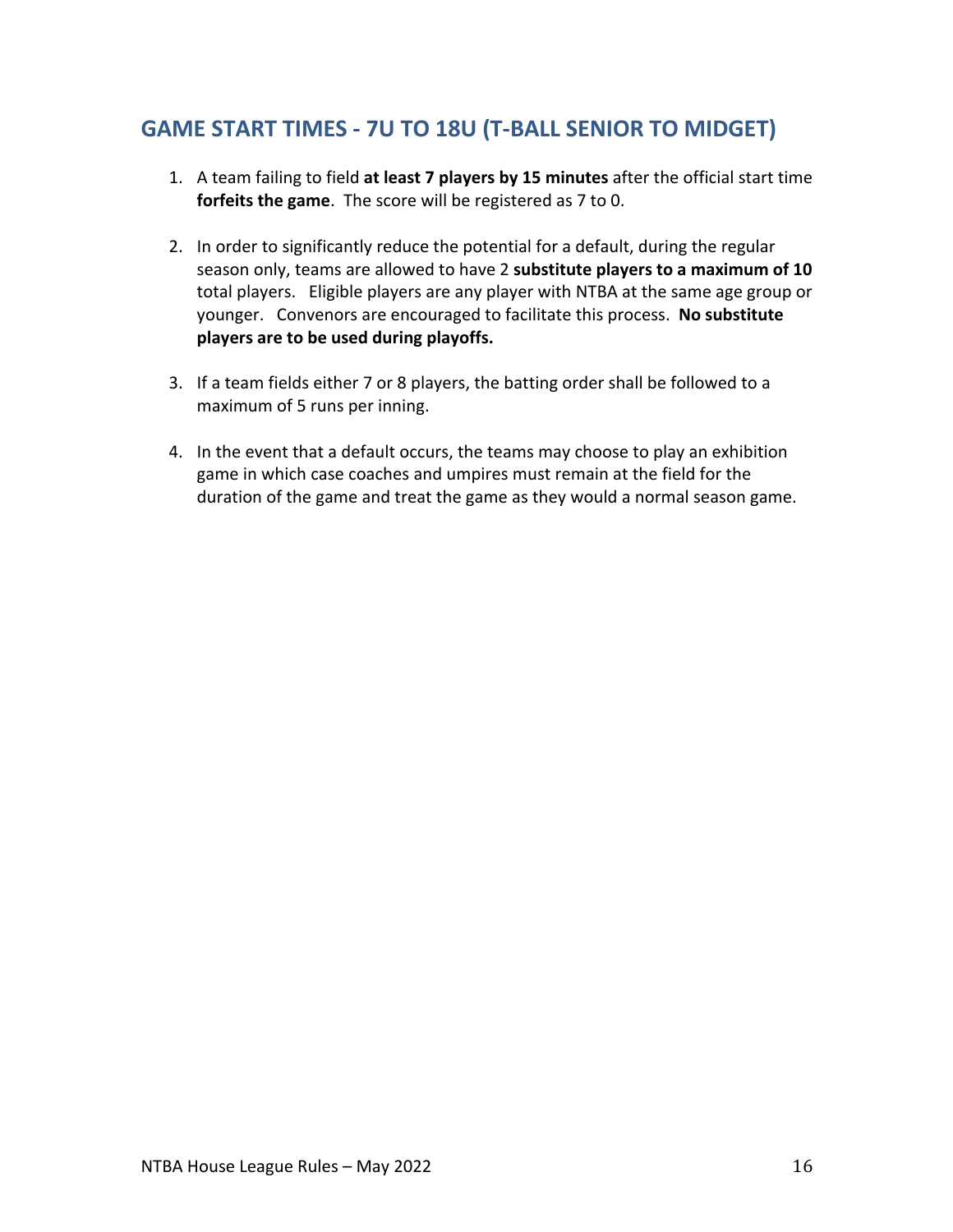### **GAME LENGTHS AND CANCELLATIONS – 7U TO 18U (T-BALL SENIOR TO MIDGET)**

- 1. Regulation game length is **seven (7) innings maximum**. No regular season or round-robin playoff game shall go beyond seven (7) innings. Playoff games (quarter-final, semi-final and championship) shall be played to completion. Game playing times may be altered if, in the opinion of the Senior Umpire, continuing the game may be dangerous to the safety of the players.
- 2. **No new inning shall start more than one hour and forty-five minutes (1:45), one hour (1:00) for 7U (T-Ball Sr.),** after the schedule starting time of the game. At the Convenor's discretion, longer games can be scheduled. Start time is determined by the schedule start time, not the time of first pitch. Umpires may, at their sole discretion, alter the start time to accommodate unforeseen circumstances preventing the game from stating on time (e.g. weather or field issues). The rule shall not apply to Championship Final.
- 3. The final score will be the score at the end of the game. Games are **"official" after 4 innings** are completed or if the **home team is winning after 3 ½ innings** have been completed (applies to rainouts only).
- 4. In the event that the score is tied at the end of 7 innings or at the end of the scheduled playing time: If the game is a regular season game or a round-robin playoff game, the score will be recorded as a tie. If the game is a Quarter-final, Semi-final or Championship Final game, play shall continue until a winner has been determined.
- 5. In the event that two or more teams are tied in the standing and where a winner must be determined, the winner shall be the team with the higher percent net runs sored (i.e. runs "for" less runs "against" divided by the total runs scored).
- 6. Obvious rainouts should be coordinated between Head Coaches at least **1 hour** prior to the scheduled start time. After this is done, the coach of the HOME team shall contact the Umpire Captain so that the umpire(s) will be cancelled. Failure of the two teams to cancel the game means that both teams must proceed to the park and the Senior Umpire will make the final decision about whether to play. An umpire will be paid in the event that the umpire reports to the diamond and the game is called on account of rain.
- 7. Games that are postponed/called because of weather will be rescheduled, if possible, by the Convenor. The Convenor must clear any rescheduled games with the Registrar and notify the relevant Coaches and Umpire Captain(s) as soon as possible.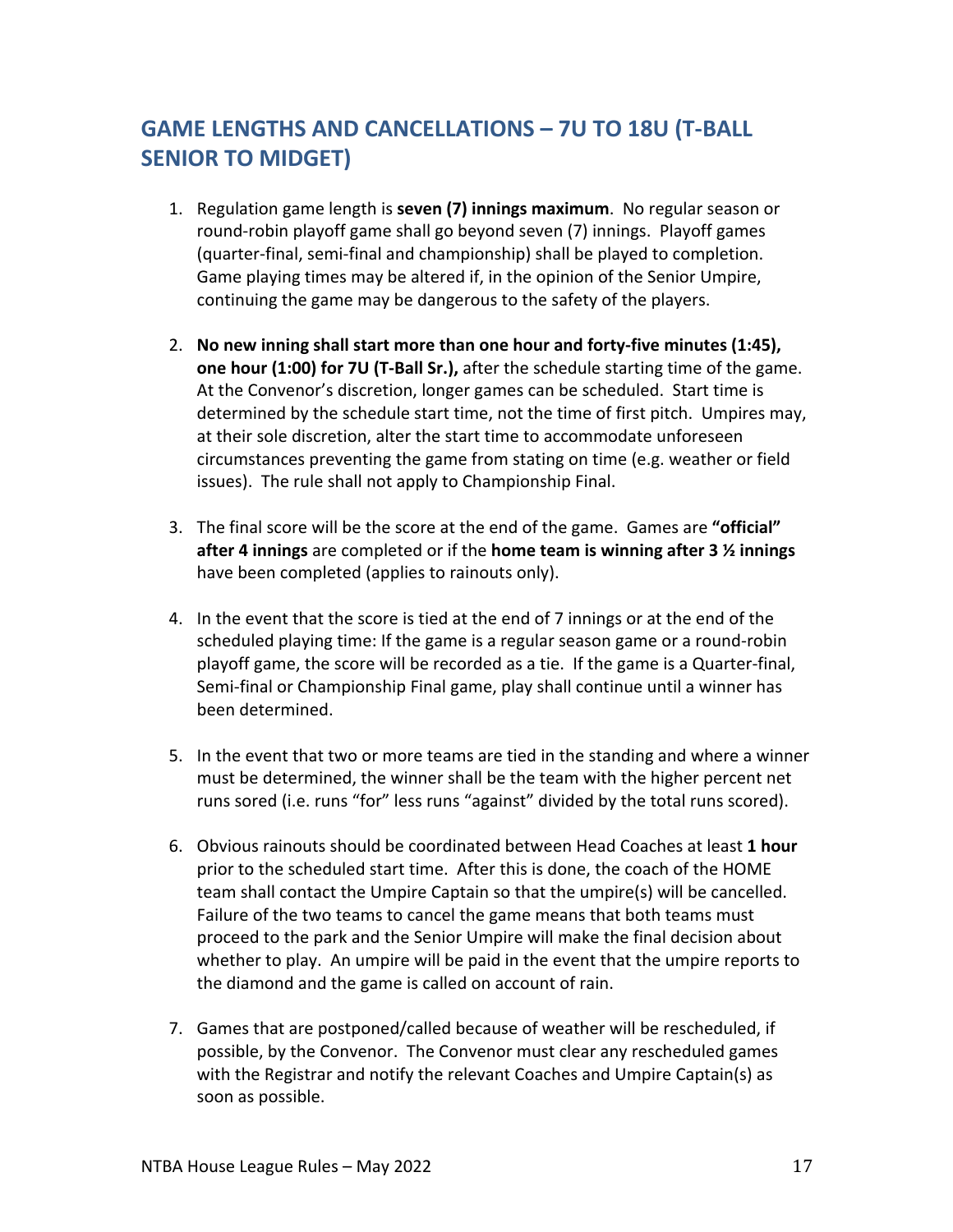### **PRIOR TO START OF GAME**

- 1. Home teams use the third base dugout; visiting teams use the first base dugout.
- 2. For **8U AND 9U (ROOKIEBALL),** if the electrical cord and pitching machine are not already on the field, the home team shall put these out 40 minutes prior to the commencement of the game.
- 3. The home team shall put out the bases; visitors to assist. Home team shall also obtain the umpire's equipment and all this must be completed 10 minutes prior to the official start time. The visiting team shall put away the equipment (For **8U AND 9U (ROOKIEBALL),** including the pitching machine and electrical cord if there is no game immediately following). **Coaches of both teams are responsible and must make sure that the equipment is put away** unless it is obvious that another game is scheduled to start immediately after.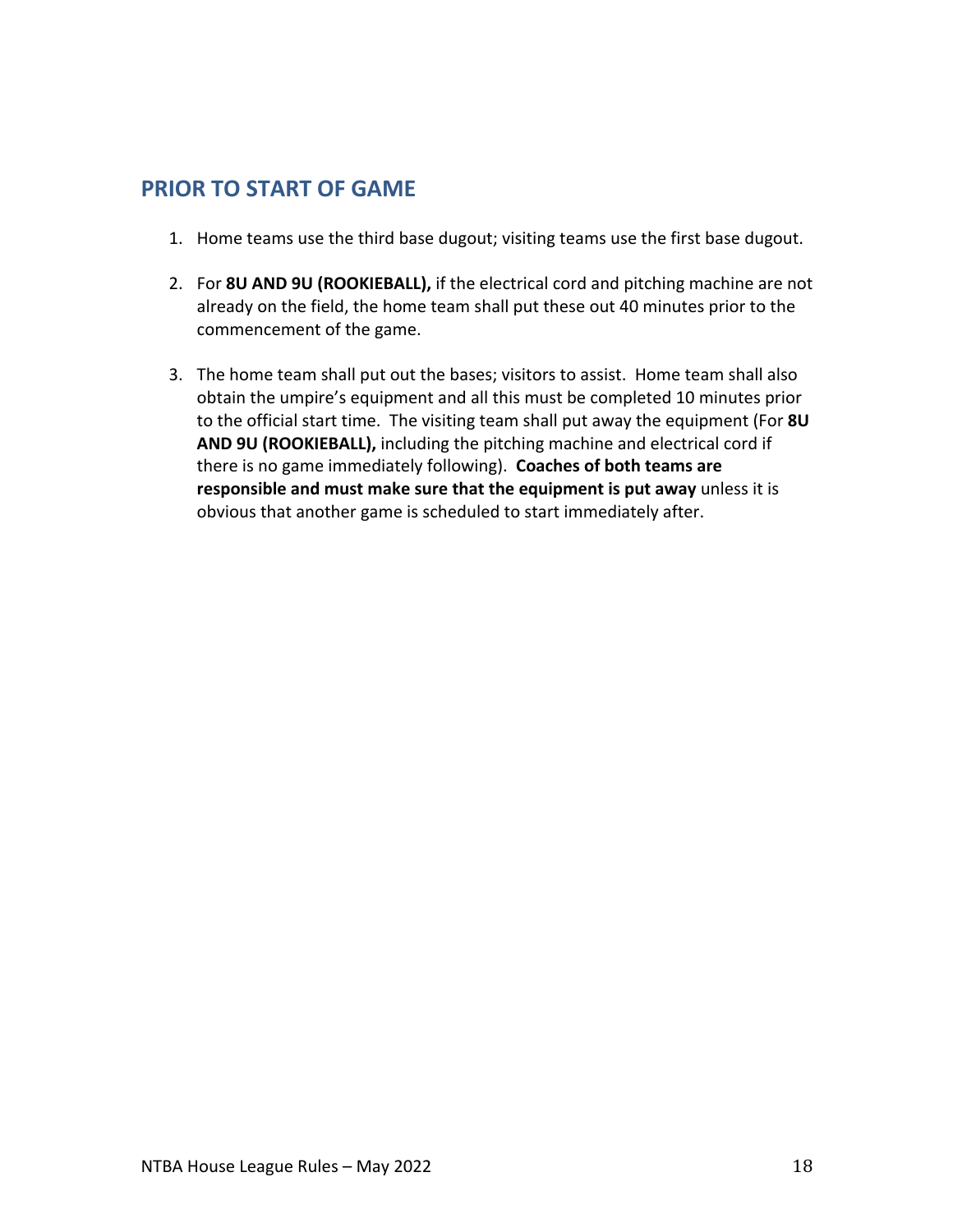### **SCORING – 7U TO 18U (T-BALL SENIOR TO MIDGET)**

- 1. It is the responsibility of both teams to report the score to the Convenor.
- 2. Both teams must keep score.
- 3. A copy of the line-up is to be given to the opposing team prior to the scheduled start of the game.
- 4. A Quarter-final, Semi-final or Championship Final game may continue beyond seven innings until a winner has been decided. The Umpires shall decide when the game should be called on account of darkness or other factors that might impair the safe completion of the game.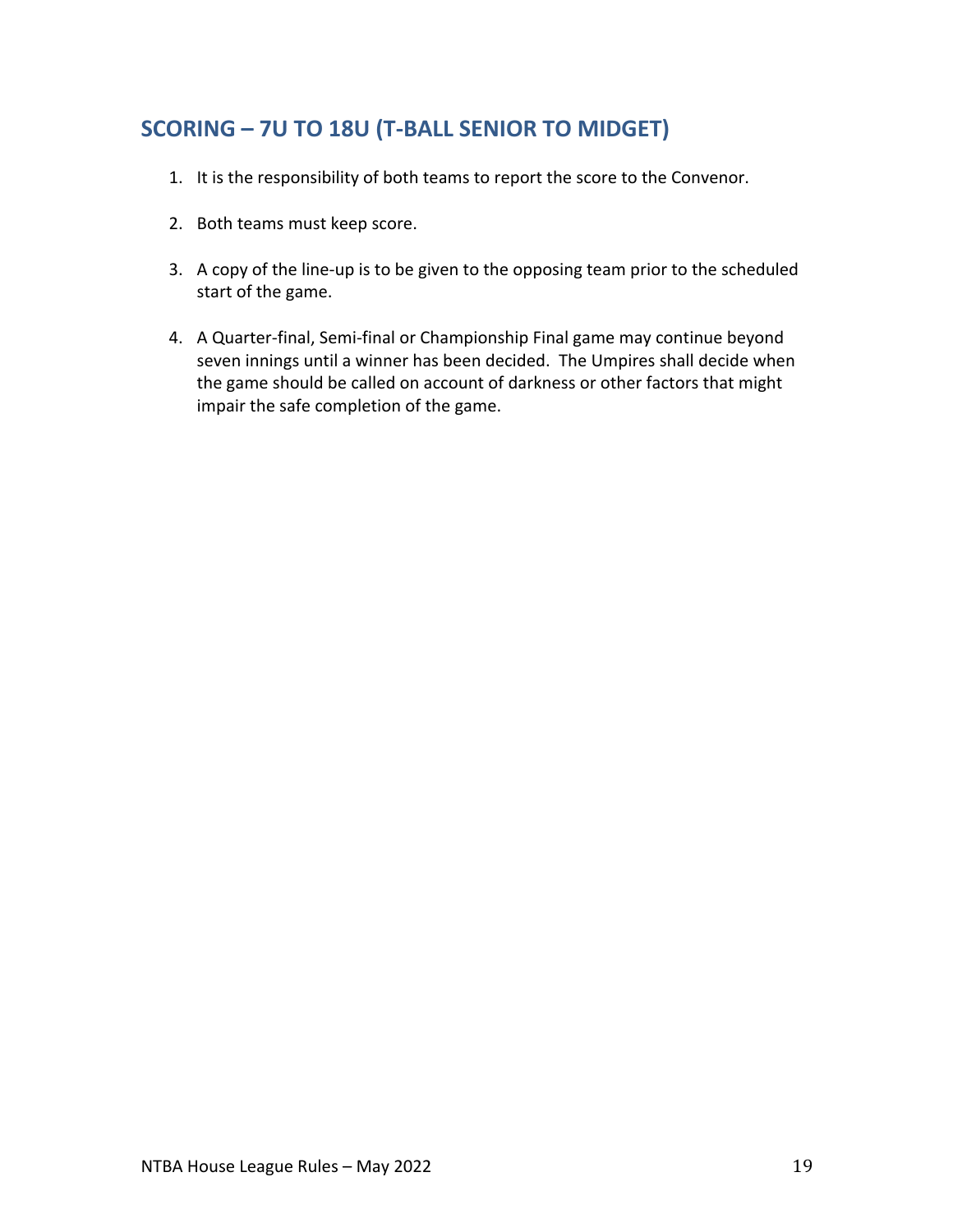### **PLAYING RULES**

### **6U (T-BALL JUNIOR) DIVISION**

**6U (T-BALL JUNIOR)** is a game of baseball between two teams of *up to 14 players* under the direction of a manager and coaches played in agreement with the Official Playing Rules as modified by NTBA *(see bold, underlined and italics)* under the authority of an umpire on a recommended T-Ball field.

It is designed to get young people interested in the game of baseball by stressing and maintaining active participation of all the players, with mandatory alteration of players at a game, with the offensive team utilizing the *entire roster* as batters to score as many runs as possible and the defensive team using *7 infielders, the balance of players as outfielders* to make as many outs as possible in accordance with the rules.

The objective of NTBA **6U (T-BALL JUNIOR)** is to promote and develop fundamental baseball skills (throwing, catching, running and hitting), and a general knowledge of the game of baseball with particular emphasis on respect, sportsmanship and fun.

### **Offensive Team**

Batting: The entire roster present (late arrivals being added to the end of the batting order) will bat in each inning. The number of players on the team having the most players present will determine the number of batters, the team with fewer repeatbatting the top of the order in each inning to balance, then commencing the next inning with the next batter in the order.

Hitting: *Each batter is allowed six swings* in order to hit a fair ball that reaches, or is deemed by the umpire to be hit well enough to reach, an imaginary line extending between 1<sup>st</sup> and 3<sup>rd</sup> base (the Pitcher's Line); the batter Strike's Out if unable.

Dead Hit: A ball hit in fair territory that does not reach the Pitcher's Line.

Thrown Bat: When the batter releases or throws the bat in such a manner, in the opinion of the umpire, that could cause either the catcher of the umpire to be hit. Penalty;  $1^{st}$  occurrence – team warning;  $2^{nd}$  occurrence for that team – the batter is out. However, play continues and the ball is live until time is called, all outs and legal advancements will stand. After time is called, the umpire will call "Batter Out – Thrown Bat".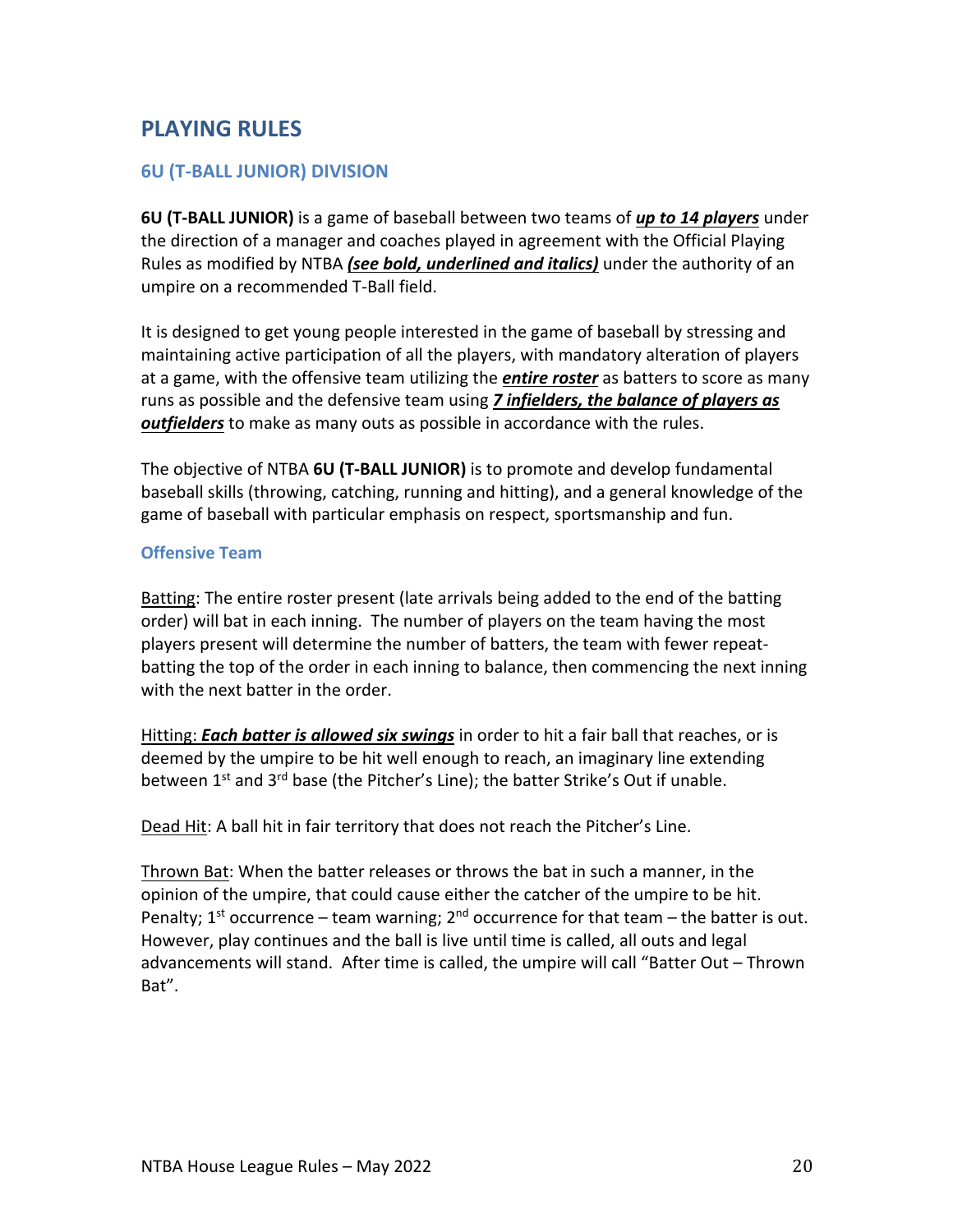### **Defensive Team**

All players field in any inning, all fielders in fair territory, the infielders behind the Pitcher's Line. Alternate infield/outfield players each inning; no one to play 2 consecutive innings in the outfield.

Two defensive coaches are allowed in the outfield, as well as  $1<sup>st</sup>$  and  $3<sup>rd</sup>$  base coaches; they are positioned to verbally encourage, direct players and keep players alert to the game. Coaches may not interfere with the ball and may not physically assist a defensive player in making a play while the ball is in play.

#### Defensive Alignment:

- 1. Catcher, playing behind home plate or off to the side far enough away to avoid being hit by a thrown bat; helmet/mask, chest protector and shin guards to be worn at all times.
- 2. Pitcher, positioned on the Pitcher's Line between home plate and  $2^{nd}$  base
- 3.  $1<sup>st</sup>$  baseman
- 4. Between  $1^{st}$  and  $2^{nd}$  base shortstop
- 5. 2<sup>nd</sup> baseman
- 6. Between 2<sup>nd</sup> and 3<sup>rd</sup> base shortstop
- 7. 3rd baseman

### *8. Up to 7 outfielders in fair territory*

#### Outs:

- 1. Failure to hit ball in fair territory to the Pitcher's Line in six swings
- 2. Caught fly-ball
- 3. Force-out at any base; pitcher is not allowed to tag a runner and must throw ball to any base or home plate. Al other defensive players can make force-outs or tag-outs at any base/home plate.
- 4. Base runner tagged or struck by fair territory hit ball
- 5. 2<sup>nd</sup> occurrence thrown bat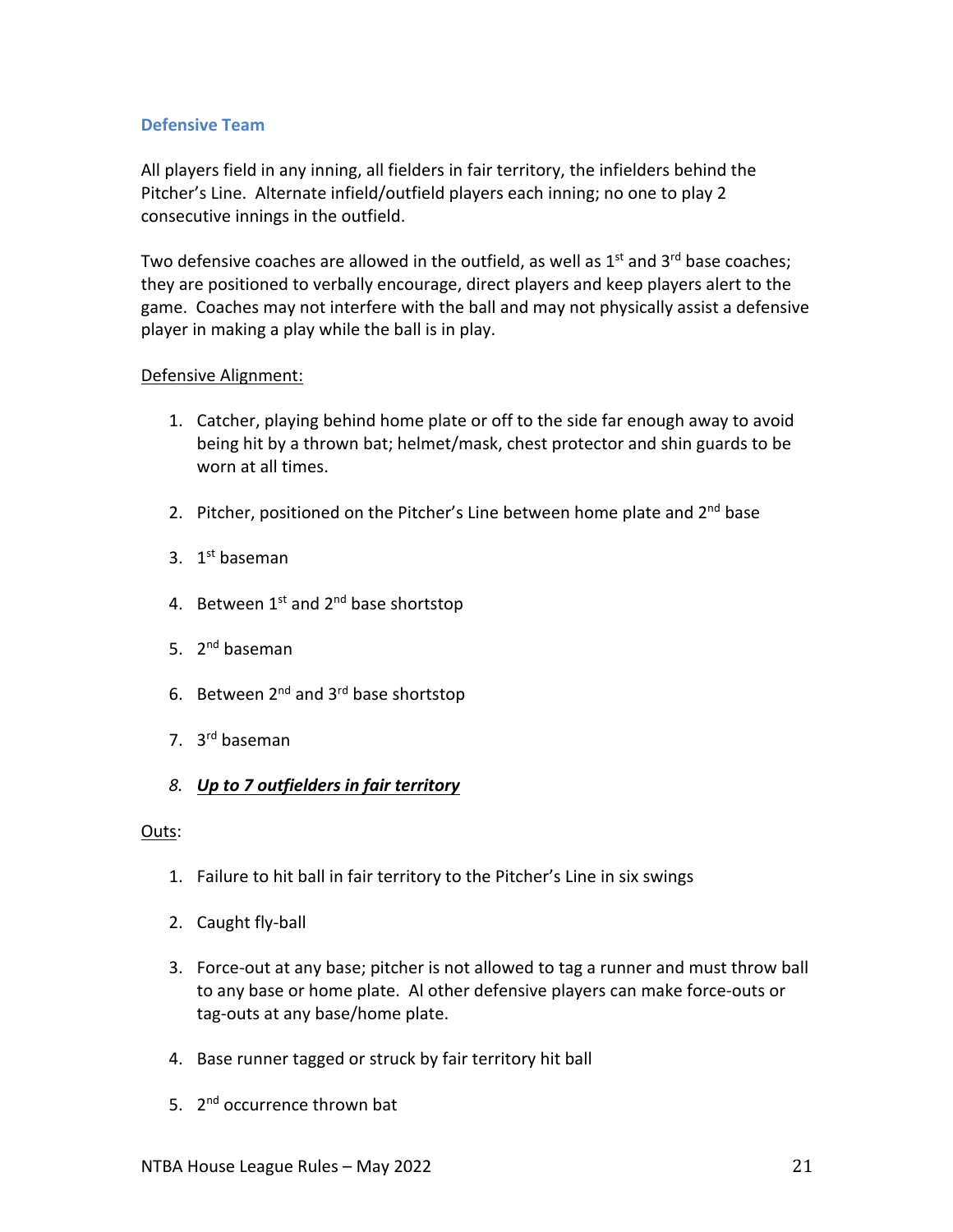6. Running of the baseline to avoid a tag

Last Batter: The batter, as well as any base runners not having yet reached home plate, is declared out when the catcher or pitcher receives the ball and touches home plate. No other player can force-out the last batter.

### **General**

Diamond lay-out: The home team is responsible for setting home plate and the bases, *at 45 feet* and collecting them at game end.

Length of skills/games: Fifteen to thirty minute skills, plus a 5 inning game, not to exceed a total of 2 hours, with no new inning to start after one hour (1:00). Darkness prevails for evening sessions.

Player Uniform: Running shoes or shoes with molded rubber cleats (no metal) allowed. Plastic cup-type athletic support must be worn.

Batting Helmets: Must be worn by batter, base runners and on-deck batter.

"Lead-Offs": Not allowed. Base runner must wait until ball is hit. "Base Stealing" is not allowed.

Bunting: Not allowed

Batting Orders: Must be followed in each inning

Fielder's Choice: A "fielder's Choice" is when any defensive player has control of the ball in the infield area and in the judgment of the plate umpire there is no attempt to make a play on any of the base runners, time will be called, and the base runners, in the judgment of the umpire, will be held on the base they last occupied or the unoccupied base they were approaching when time was called. A player raising his/her hand with the ball therein above his/her head **will not** automatically attain a call of time by the umpire.

Scorekeeping: Score books are provided. However, all "fun games" could easily end in a tie.

NTBA 6U AND 7U (T-Ball) Coaches: We recommend that you visit www.baseballontario.com, click on "Constitution", go to pages 53 through 59 to review "The Approved Rules of T-Ball".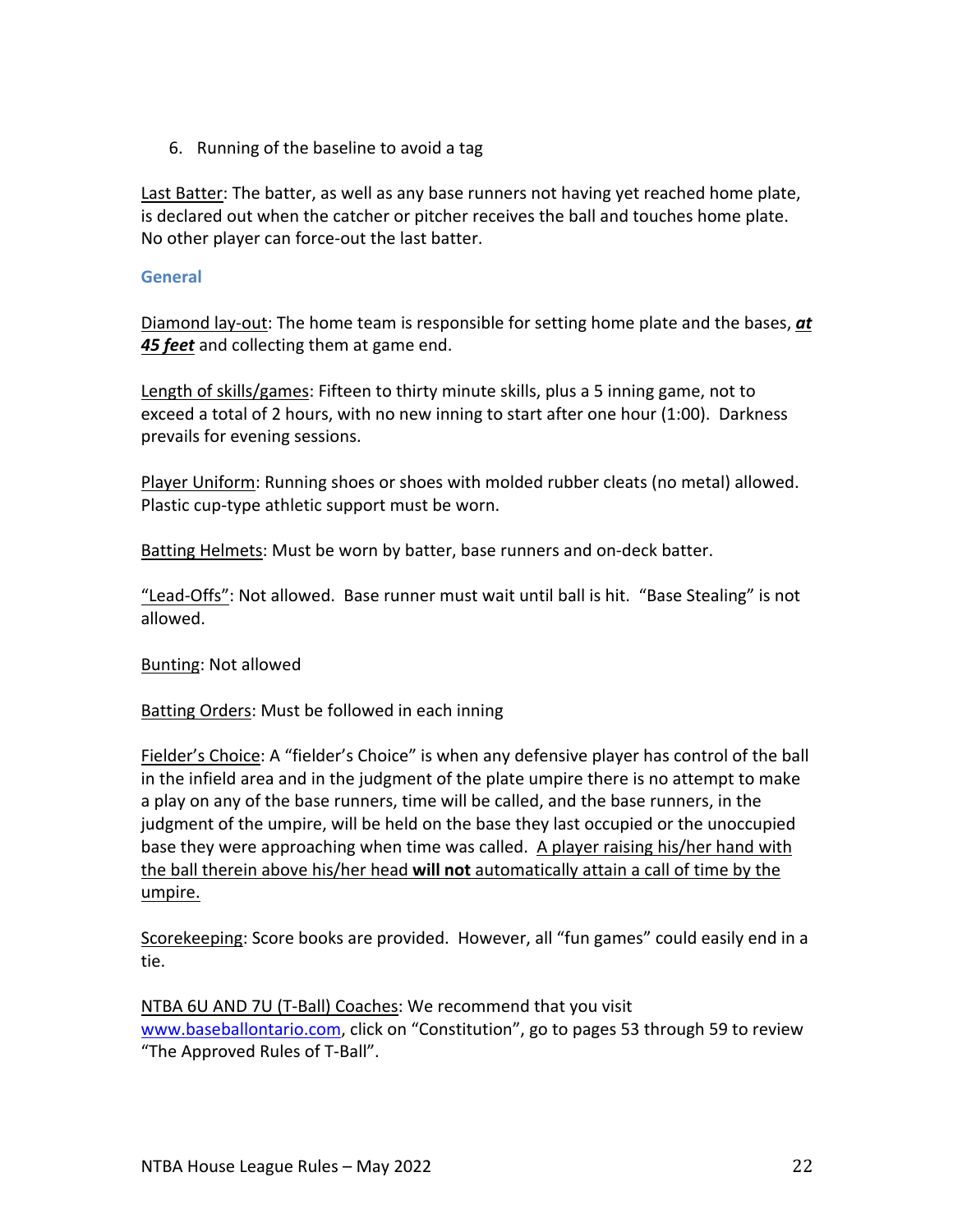### **GENERAL RULES – 7U TO 18U (T-BALL SENIOR TO MIDGET DIVISIONS)**

#### **THESE RULES WILL APPLY TO ALL DIVISIONS UNLESS STATED OTHERWISE.**

1. To **BEGIN THE GAME**, the plate Umpire shall instruct the home team to take their positions on the field and call "**PLAY BALL**" for the first batter of the "offensive" team.

#### **Rotation**

- 1. Coaches must distribute playing opportunities as evenly as possible.
- 2. Players must spend an equal amount of time in the infield and the outfield.
- 3. Every player must be given an equal opportunity to play every position.
- 4. No player shall sit out more than one inning (7 U, 8U AND 9U, T-BALL SENIOR AND ROOKIEBALL only).

#### **Batters**

- 1. **All qualifying players must be included in the batting lineup at the beginning of the game.** Players who arrive after the game has started must be added to the end of the order and must play in the next defensive inning.
- 2. **Batting lineups must be followed each inning**. A batter who fails to bat in his/her proper batting position in the lineup shall be declared out-on appeal by the defensive team, if another player completes an at bat in his/her place. However, for 7U, 8U AND 9U (T-BALL SENIOR AND ROOKIEBALL), the proper batter may take his place in the batter's box at any time before the improper batter becomes a runner or is put out and any strikes shall be assumed by the proper batter.
- 3. If an improper batter becomes a base runner or is put out and the proper appeal is made before the first pitch to the next batter:
	- a. The plate Umpire shall declare the proper batter out, and nullify any advance or scores made by the base runners because of a ball batted by the improper batter;
	- b. The next batter will be the player in the batting order whose name follows that of the proper batter.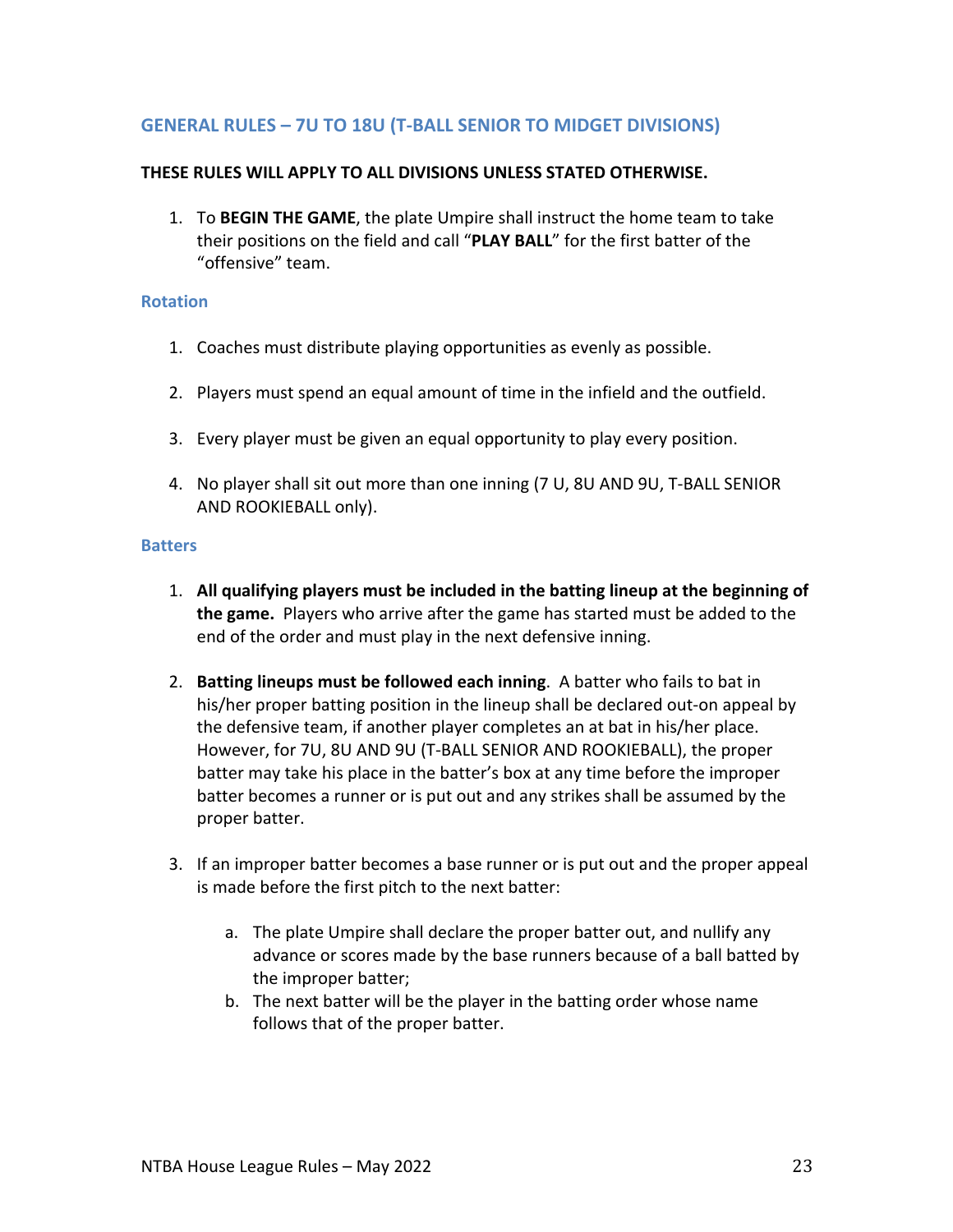- 4. If an improper batter becomes a base runner or is put out and a pitch is made to the next batter before an appeal is made following the improper batter's completing his/her at bat:
	- a. An appeal will not be considered by the umpire;
	- b. The improper batter becomes legal and the player in that position is considered to have completed his turn;
	- c. The next batter shall be the batter whose name follows that of the legalized improper batter.
- 5. **Throwing the bat is dangerous and could cause serious injury**. The Umpire will decide if the batter has thrown his bat. ONE warning will be issued per team and the coach will be advised. A second offense by a batter on the same team will result in the batter being automatically OUT. If the ball is hit, a base runner will return to the base that the runner previously occupied. Umpires will enforce this rule! (Scorers should help umpires keep track of offenders.)

### 6. **The batter becomes a base runner when**:

- a. The batter hits the ball legally in fair territory; or
- b. **In 8U AND 9U (ROOKIEBALL),** the pitching machine interferes with the batter's hit. In this case the ball is declared dead, the batter is awarded first base. No runners may advance except those forced by the batter.

### 7. **The batter is out when**:

- a. The batter's fair, line drive or foul fly is caught by a member of the defensive team. The ball is alive and in play until "Time!" is called by the umpire;
- b. In **7U, 8U AND 9U (T-BALL SENIOR AND ROOKIEBALL),** the batter has 5 strikes called. The ball is dead and the runners may not advance.
- 8. **In 7U, 8U AND 9U (T-BALL SENIOR AND ROOKIEBALL), batters may not run on a 5th strike**.

### **Runners**

- 1. The base runner is out:
	- a. On a force play;
	- b. When tagged;
	- c. When running off a baseline to avoid a tag;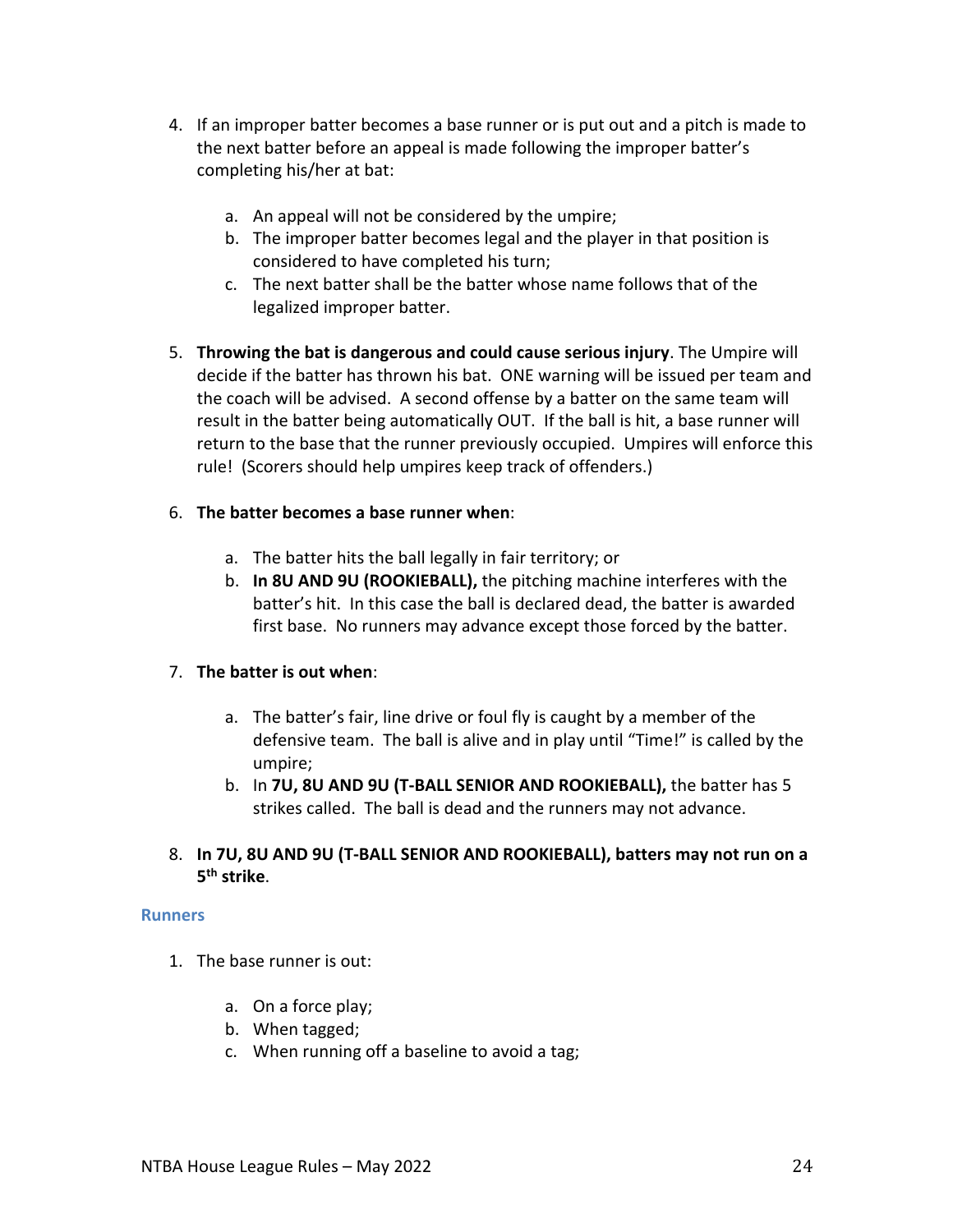- d. When hit by a fair-batted ball before the ball has touched or passed an infielder (not including the pitcher) trying to make a play on the ball. The ball is dead; the batter is entitle to  $1<sup>st</sup>$  base and no runner may advance;
- e. If he/she intentionally interferes with a thrown ball;
- f. If he/she interferes with a defensive player trying to field a batted ball; or
- g. If he/she deliberately collides with a fielder or catcher with the intent of knocking the ball loose.
- 2. The runner is tagged when the runner is touched by a defensive player having the ball in his/her glove or bare hand.

### **Overthrows**

- 1. If a throw results in an overthrow where the ball remains within the boundaries of the playing field, the base runner(s) shall be permitted to advance as many bases as possible, until "**TIME**" is called by the Umpire.
- 2. If a throw from the infield or outfield results in an overthrow where the ball goes out of bounds, an offensive base runner shall be permitted to advance to the base that the runner was approaching (i.e. when past half way), at the time the ball was thrown plus on more base.

#### **Catcher's Participation – 7U, 8U AND 9U only (T-BALL SENIOR AND ROOKIEBALL only)**

- 1. Catchers shall put their equipment on as soon as possible after they have batted.
- 2. After "TIME" has been called the catcher (rather than the Umpire) should place the balls that have landed in the cage area during the play into the provided container.
- 3. A catcher may not intentionally block Home Plate without the ball. If this occurs the Umpire will call the runner safe.

**Pitcher's Participation – 7U, 8U and 9U only (T-BALL SENIOR AND ROOKIEBALL only)**

- 1. The **pitcher may not leave the infield**.
- 2. The **pitcher is the only player who may assist the catcher**. If **any other defensive player** crosses into the Home Plate Area, the Umpire will call "Time" and **all runs will score**.

#### **Interference**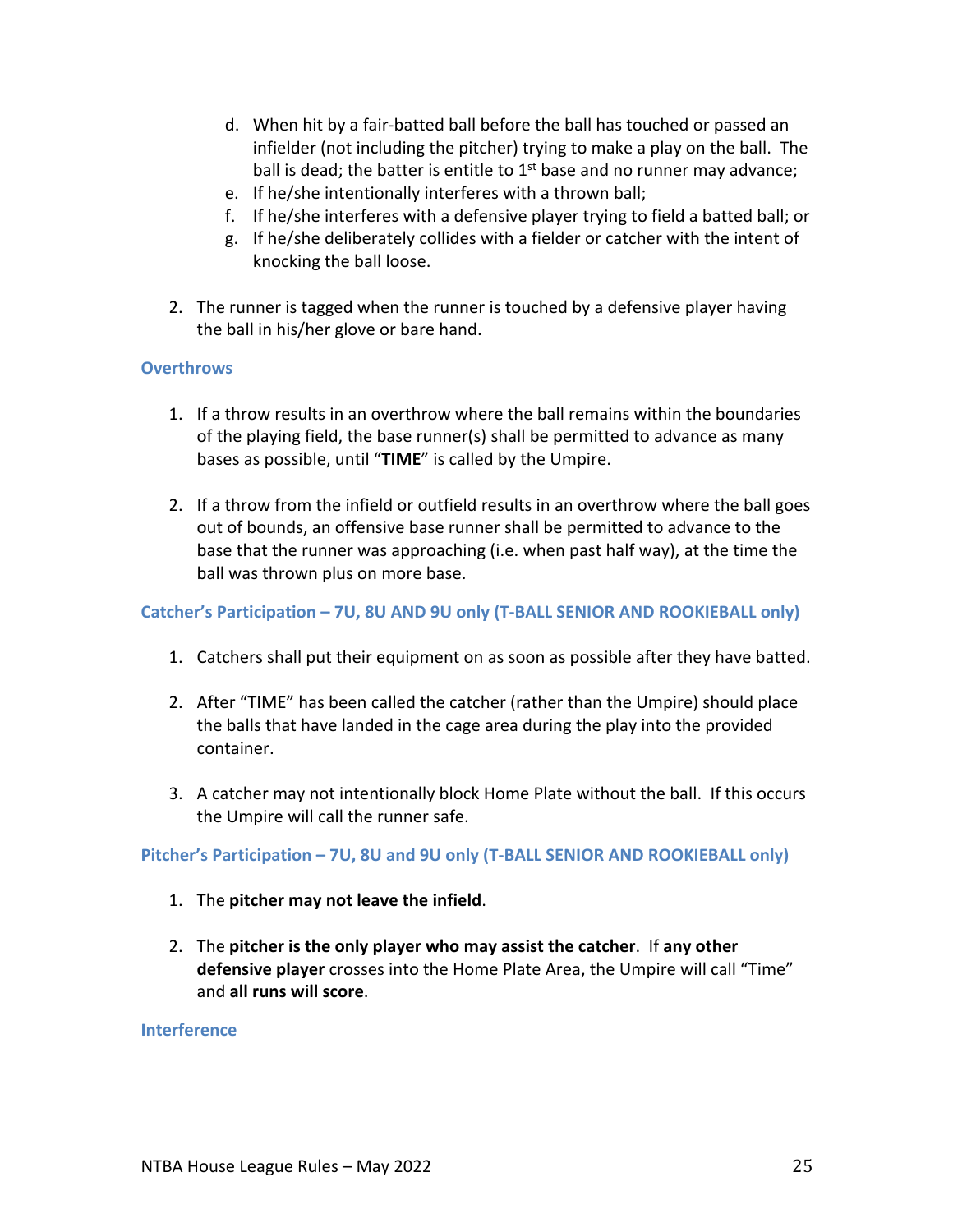- 1. An umpire will **automatically award a base if a runner is interfered** with by any defensive player other than the one fielding the ball, whether the interference was deliberate or not.
- 2. **Outfielders must be on the outfield grass** before play can resume (7U, 8U and 9U, T-BALL SENIOR AND ROOKIEBALL only).
- 3. **No player**, including the catcher, **shall block a base path** unless in the process of making a play.
- 4. A runner must get out of the Home Plate Area as soon as he/she has crossed home plate.

### **General**

- 1. The offensive team's turn at bat ends when:
	- a. There are 3 outs recorded; or
	- b. Five (5) runs are scored. A team may only score a maximum of 5 runs per any  $\frac{1}{2}$  inning played. The  $\frac{1}{2}$  inning is over as soon as the 5<sup>th</sup> run crosses home plate regardless of men left on base and the number of batters out. The next ½ inning commences with the batter following the last batter (who had a complete at-bat) appearing at the plate the preceding inning.
- 2. The umpire will keep the game moving.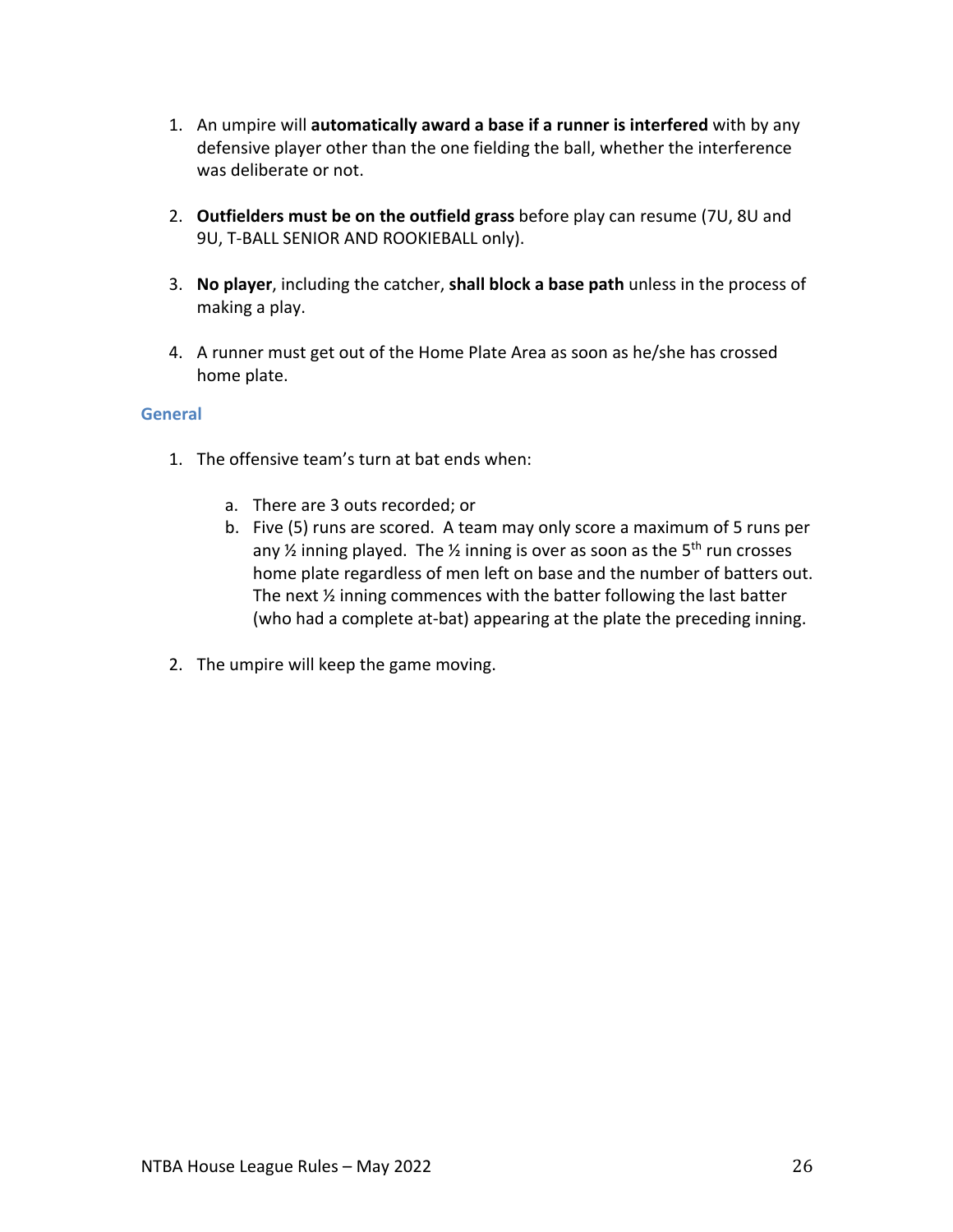### **7U, 8U AND 9U (T-BALL SENIOR AND ROOKIEBALL) DIVISIONS**

### **Fielding**

- 1. The fielding team may play a minimum of 7 players and a maximum of 11 players on the field. Where the fielding team has 10 players, one player must be positioned as a second pitcher on the infield or as a fourth outfielder. Where the fielding team has 11 players, one player must be positioned as a second pitcher and one as a fourth outfielder.
- 2. When a team fields 7 or 8 players, the rotation shall be followed by a maximum of 5 runs per inning.

### **On Deck Batters**

Will remain behind the screen until called by the Umpire ("Batter Up!"). Coaches will ensure that all players and spectators remain behind the screen at all ties and behind the imaginary lines parallel to the first and third base lines. No spectator, player or Coach shall stand behind the screen directly behind the Umpire.

#### **General**

- 1. **In 7U (T-BALL SENIOR)**, the player is given the option to hit off the T or have coach pitch. If the player selects coach pitch, there are two coach pitches and the player swings once off the T. If the player selects to hit off the T, the player has unlimited number of swings.
- 2. **In 8U AND 9U (ROOKIEBALL),** a pitching machine is used for all players.
- 3. There is no Infield Fly rule in **7U, 8U and 9U (T-BALL SENIOR AND ROOKIEBALL)**.
- 4. **No leadoffs shall be taken**. If any runner has taken a leadoff, the base Umpire shall stop the play and declare the runner out. All other base runners will return to their original bases and the batter (if not put out) will return to bat with the same count.
- 5. "**Time**" is called by the Umpire when:
	- a. The ball goes **OUT OF BOUNDS**;
	- b. **Any infielder** signifies he has control of the ball **by raising it over his head in his glove or his throwing hand while standing in the infield**;
	- c. The ball hits the pitching machine **8U AND 9U (ROOKIEBALL),** or Coach pitcher (7U, T-BALL SENIOR)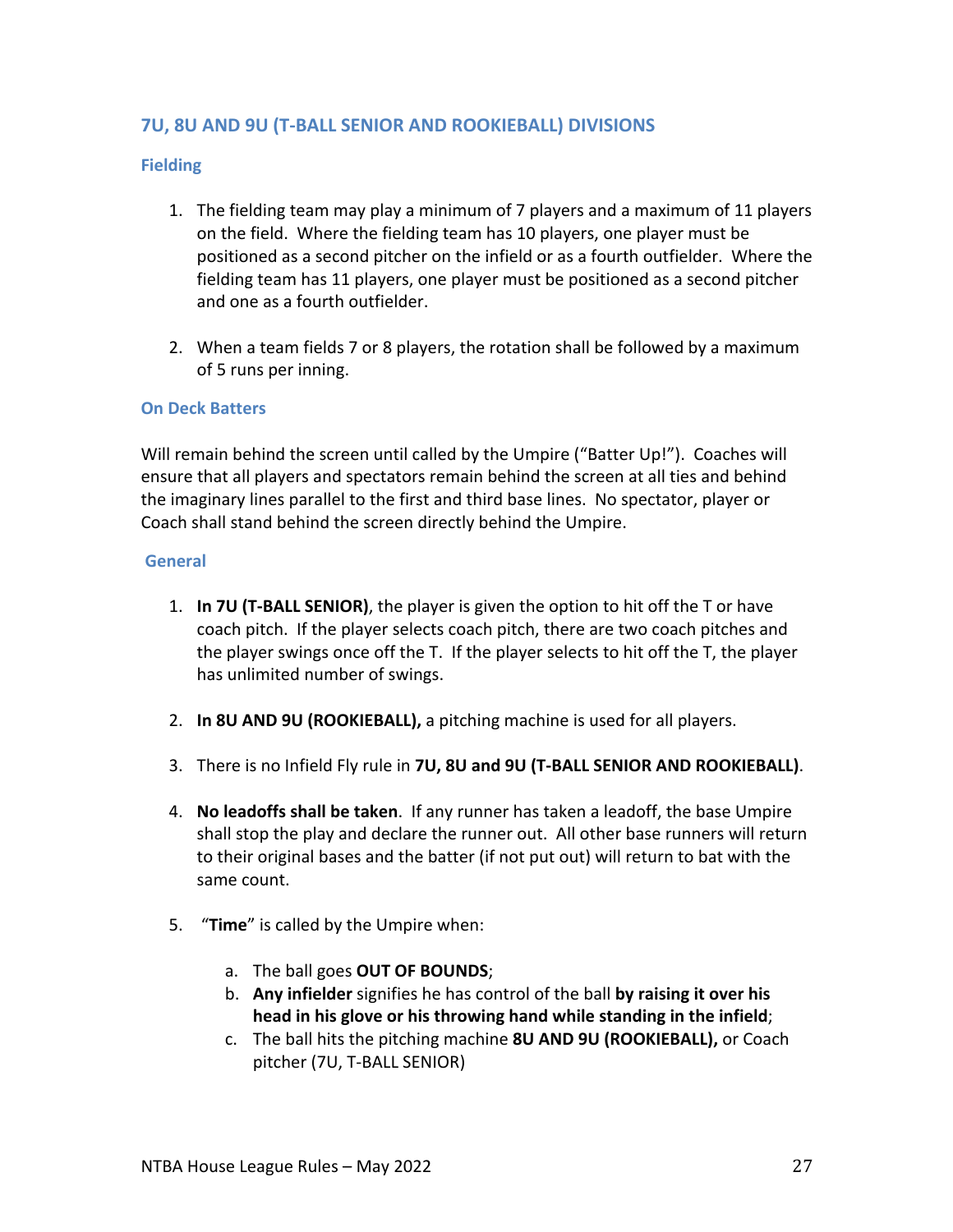6. Once "Time" is called by an infielder while in the infield in fair territory, the runners go to the closest base when "Time" was called, i.e. if not halfway to next base the runner returns to the previous base and if further than halfway the runner goes to the next base.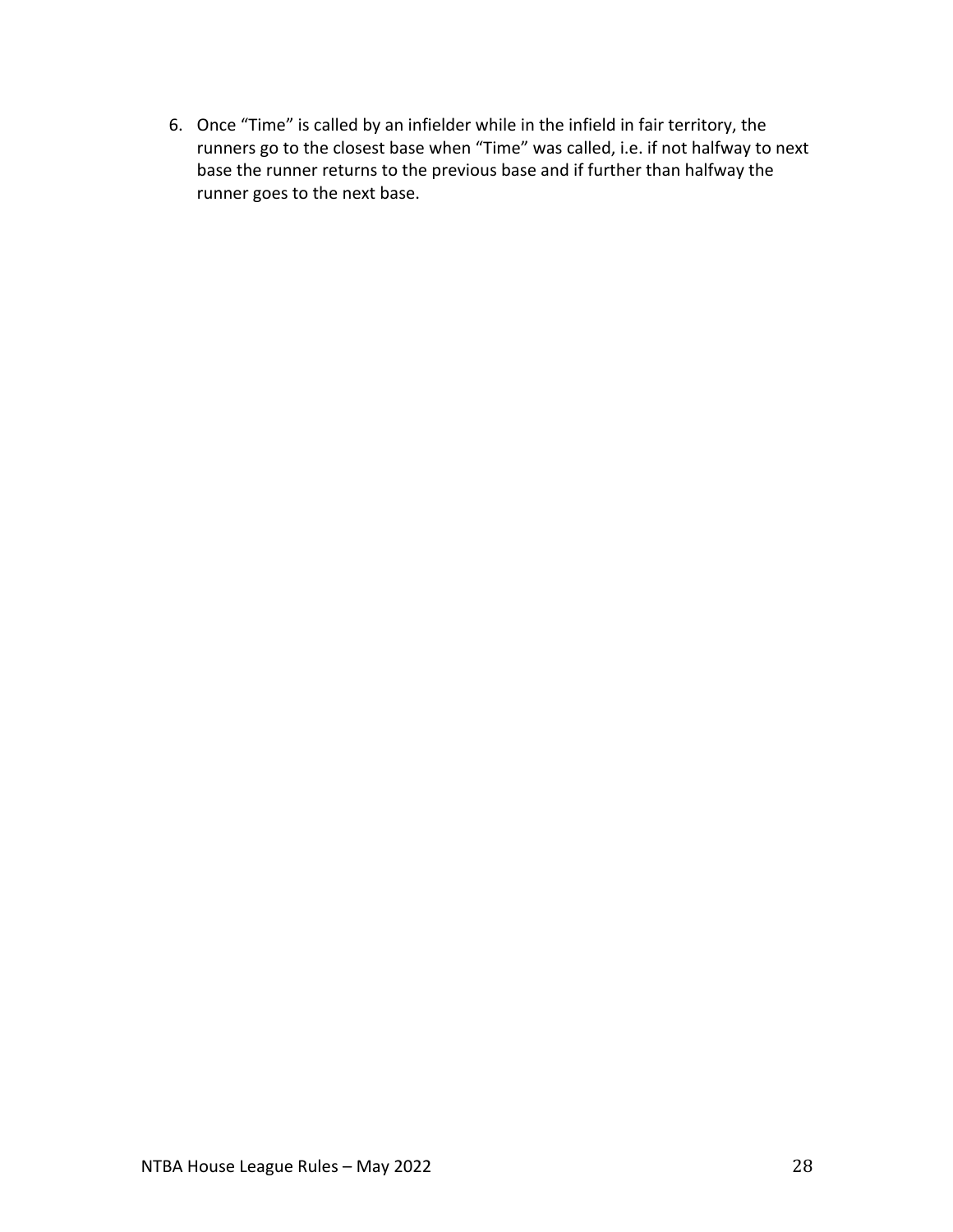### **10U to 18U (MOSQUITO TO MIDGET) DIVISIONS**

Subject to the following, coaches must distribute playing opportunities evenly as possible.

- 1. A pitcher or catcher may remain in his/her respective position for three consecutive innings, but must then take a turn to sit out if the player has not already done so. A pitcher or catcher may remain at his/her respective position for the last four innings of a seven inning game provided that the player has already taken a turn on the bench (with the exception of team fielding 9 or fewer players). **A second or subsequent pitcher that starts prior to the 4th inning can only pitch three innings**. **A pitcher who has pitched cannot be brought back to pitch in the same game.** Rep level pitchers (A, AA, AAA) are not permitted to pitch in any house league playoffs. For **15U (BANTAM) and 18U (MIDGET)** only, this rule does not override rule 6 below.
- 2. **In 10U and 11U (MOSQUITO)**: Except for pitcher and catcher, no player shall play the same position for more than two innings per game. As a general rule, players are to play all positions as equally as possible; however, a coach does have some discretion. For example, if a player is of limited ability such that playing first base or catcher might be dangerous, then that player need not play those positions. He/she should, however, play other infield positions. There is no obligation to have all players play pitcher or catcher but they should be encouraged to do so.
- 3. **In 12U and 13U (PEEWEE)**: As a general rule, players shall play an equal amount of time in infield and outfield positions.
- 4. **In 15U (BANTAM) and 18U (MIDGET):** the coach has full discretion to place players at any position, respecting the principle of equal playing time.
- 5. No player shall sit out for two consecutive innings. Except for pitchers and catchers, as described in their respective divisions, no player shall sit out a second inning before every other player has sat out one inning.
- 6. **In 10U and 11U (MOSQUITO) and 12U and 13U (PEEWEE)** only: no player may pitch in two consecutive games, no matter how much time there is between the games. **In 15U (BANTAM) and 18U (MIDGET)** only, a player may pitch any combination of innings to a maximum of 4 innings over the course of two consecutive days. In all divisions, a pitcher who has already pitched may not be brought back to pitch in that same game. A Select game of a defaulted game will not count as a game for the purposes of this rule.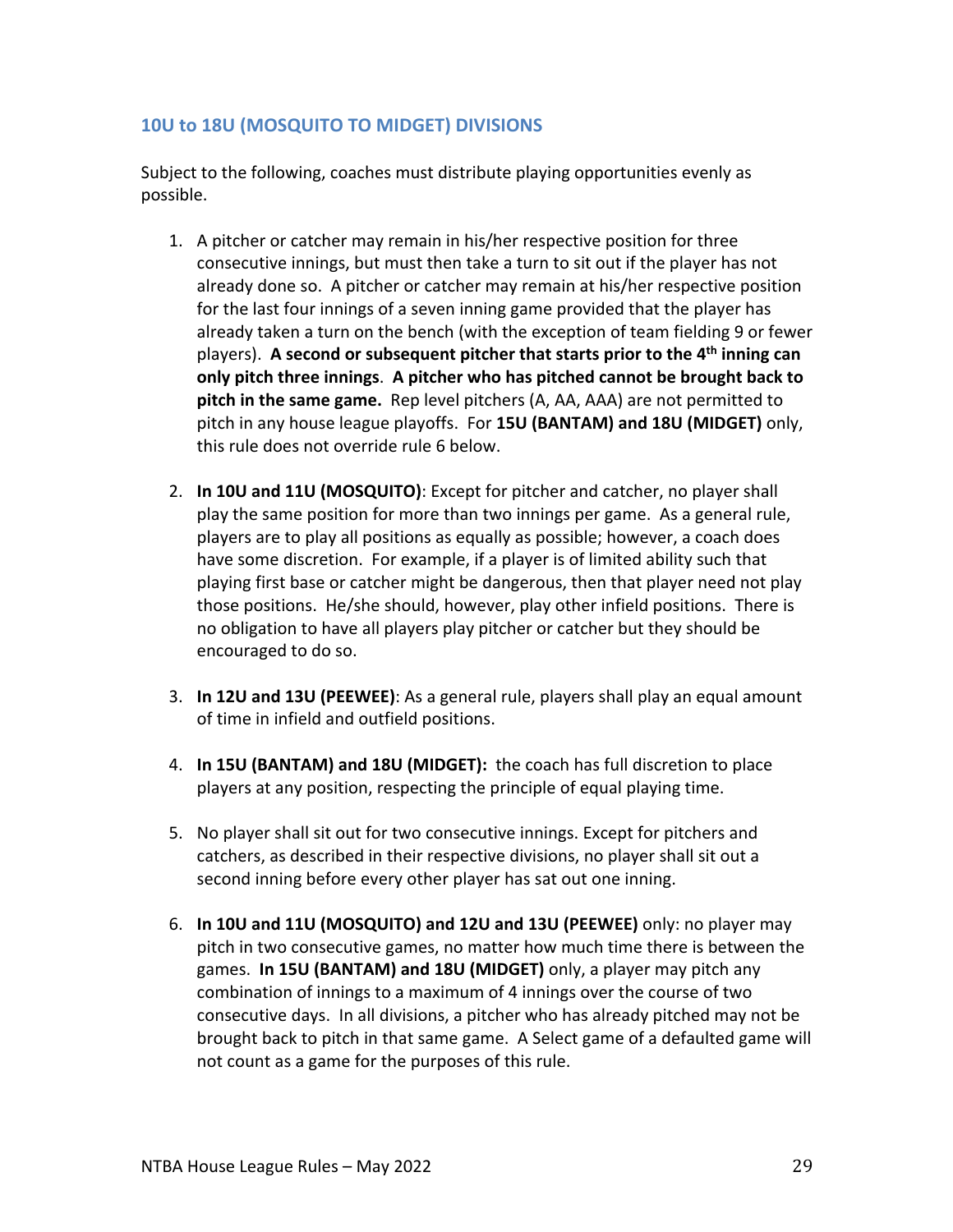- 7. **In 15U (BANTAM) and 18U (MIDGET)** only a batter may run on a dropped third strike.
- 8. If the game is a Quarter-final, Semi-final or Final game and the play is to continue beyond the regular playing time because of a tied score: Rotation rules will continue to be in effect. **In 10U and 11U (MOSQUITO) and 12U and 13U (PEEWEE)** only, a new pitcher must be employed if the last pitcher has pitched four innings.
- 9. **In 10U and 11U (MOSQUITO) and 12U and 13U (PEEWEE)** only: there are no lead-offs and runners can steal only after the ball has crossed home plate. The umpire shall give a team warning for the first infraction. For subsequent infractions by any member of the warned team, the runner shall be called out. In addition, a **10U and 11U (MOSQUITO)** runner may reach home plate only if the play originated with a hit ball or walk with the bases loaded. A **10U and 11U (MOSQUITO)** runner may not reach home plate by stealing. A **12U and 13U (PEEWEE)** runner may steal home plate. A **10U and 11U (MOSQUITO) and 12U**  and 13U (PEEWEE) batter cannot reach 1<sup>st</sup> base after a dropped third strike (after strike 3 the ball is dead).
- 10. A defensive player must allow a clear path to the base and home plate to the base runner. If the path to the base or home plate is blocked by the defensive player, the umpire will automatically call the runner safe. A base runner may not collide with a catcher or baseman with intent to knock the ball loose. If in the opinion of the umpire this occurs, the runner will be called out whether or not the base of plate was blocked. Base runners are encouraged to slide to avoid injury or collisions.
- 11. Intentional walks are not permitted.
- 12. No bunting is allowed in **10U and 11U (MOSQUITO)**. If there is an attempt to bunt, the ball is called dead ball, and it is a strike.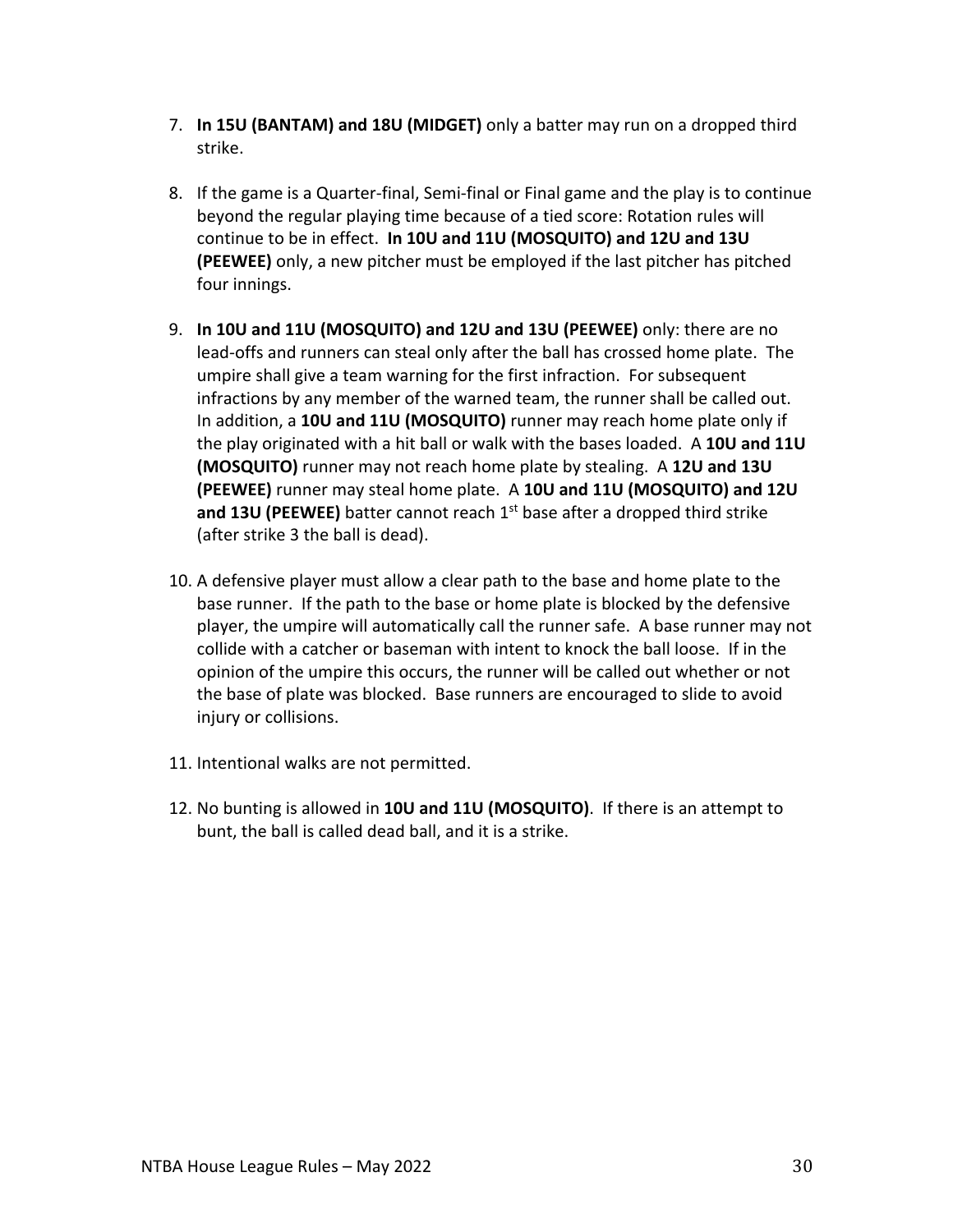### **PLAYOFF SEEDING AND PLAYOFF GAME FORMAT**

NTBA team **playoff seeding** should be as follows:

- 1. If all teams have
	- a. Played the same number of games during the season then most total points (2 for win, 1 for tie and 0 for loss); or
	- b. not played the same number of games, then based on win percentage (total wins divided by total games less ties - i.e. for an 8-5-1 record, formula is  $8/(14-1) = .615$ .
- 2. If teams are tied after  $#1$ , then head to head
- 3. If teams are tied after  $#2$ , then team with least defaults
- 4. If teams are tied after  $#3$ , then flip a coin

### **Playoff Game Format**

After the seeding, we have two pools for the playoffs.

- 1. Pool 1 will be teams seeded 1, 3, 5 (if 6 teams), 7 (if 8 teams) and 9 (if  $10$ teams) and
- 2. Pool 2 will be teams seeded 2, 4, 6 (if 6 teams), 8 (if 8 teams) and 10 (if 10 teams).

Playoff game seeding is calculated based on:

- 1. Total points (2 for win, 1 for tie and 0 for loss)
- 2. If teams are tied after  $#1$ , then head to head
- 3. If teams are tied after #2, defensive runs per inning
- 4. If teams are tied after #3, runs for per inning

Semi Game 1 is Pool 1, team 1 vs. Pool 2, team 2 and Semi Game 2 is Pool 1, team 2 vs. Pool 2, team 1. International Rules apply for Semi and Final games.

Final Game is winner semi-game 1 vs. winner semi-game 2.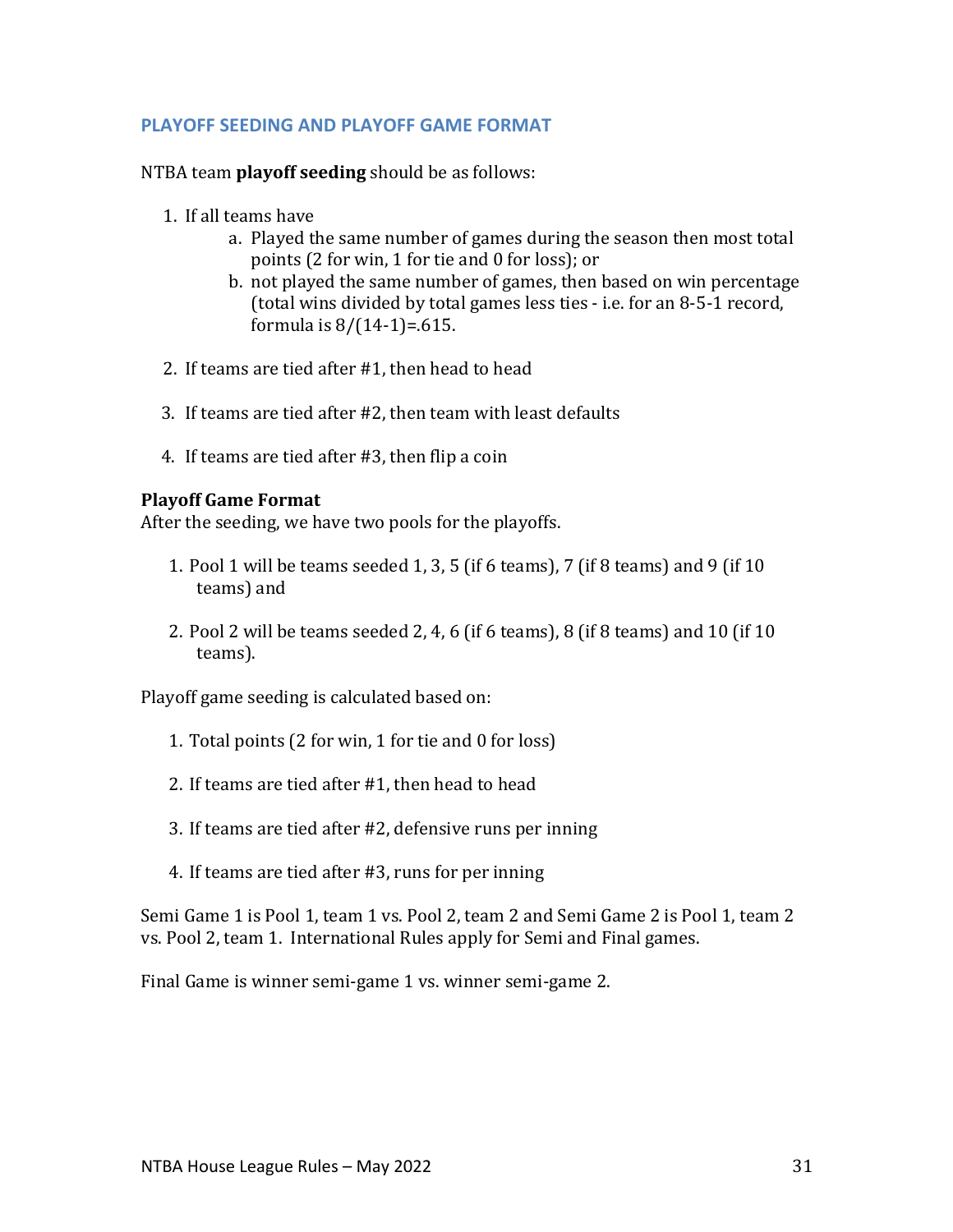### **SAFETY REMINDERS**

- 1. Warm up before every game. Stretch slowly and gently. Never bounce. Take your time.
- 2. Wear your helmet, even when you're waiting on-deck. **Never wear caps under helmets. The can severely cut you.**
- 3. Stay behind the fences, unless you're on-deck or batting. You could be called for **INTERFERENCE**!
- 4. Note: Out of respect for local residents, **please do not park illegally** in or around the park before, during or after games. **Please clean up any litter or debris left in the dugouts, the playing field and the spectators' area** after your game, and park only in legal parking spaces out of consideration for other users of the Parks.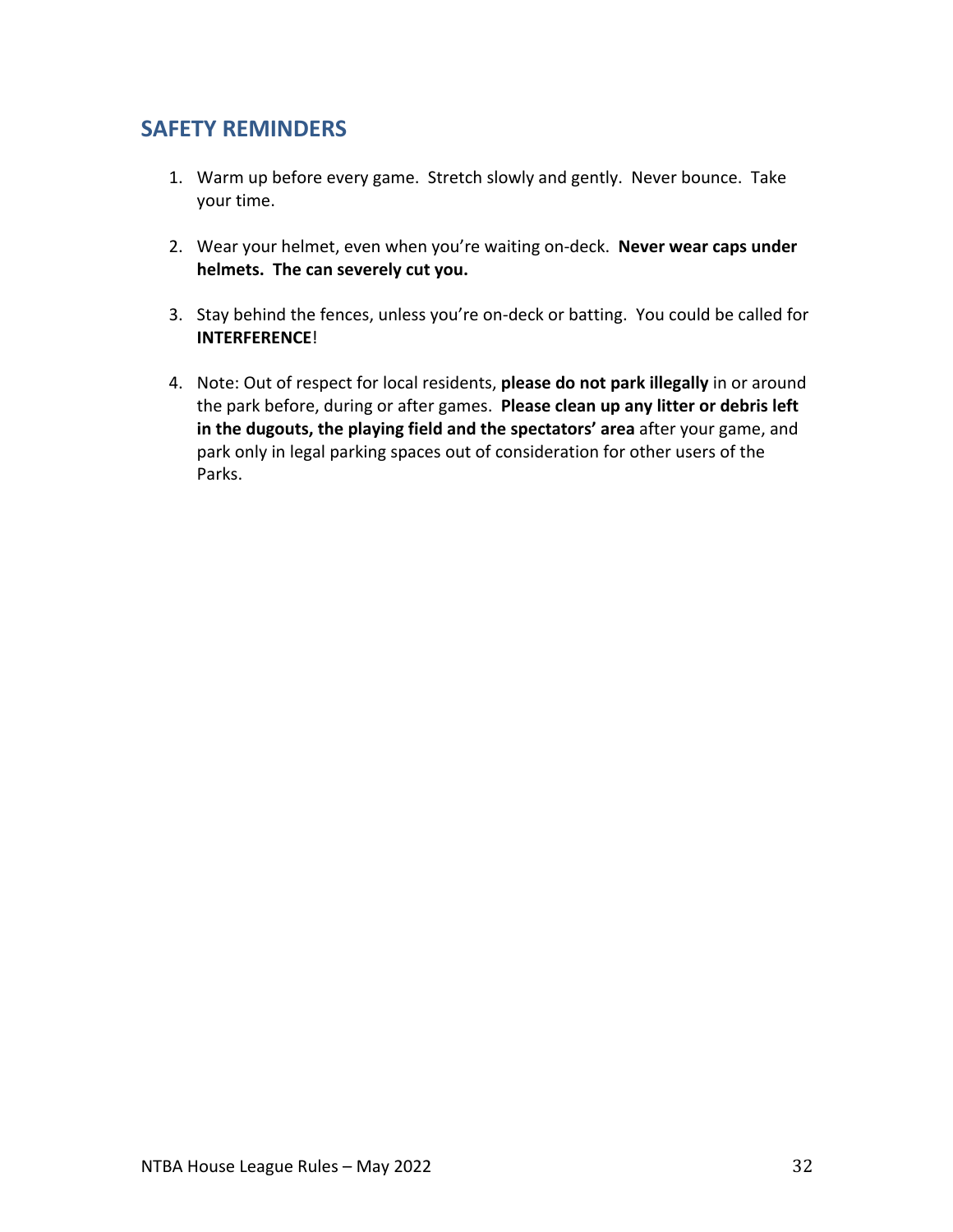### **DEFINITIONS/GLOSSARY**

- 1. **Forfeited Game**: Is a game declared forfeited by the umpire.
- 2. **In 7U, 8U AND 9U (T-BALL SENIOR and ROOKIEBALL), A Fair Hit Ball**: Is a legally batted ball that was hit in fair territory and in the plate umpire's judgment with a full swing and without interference by the Coach Pitcher or Pitching Machine.
- 3. **In 7U, 8U AND 9U (T-BALL SENIOR and ROOKIEBALL), A Dead Hit Ball:** Is a legally batted ball that in the plate umpire's judgment is not hit with a full swing.
- 4. **In 7U, 8U AND 9U (T-BALL SENIOR and ROOKIEBALL), A STRIKE occurs when**:
	- a. The ball is swung at by the batter and is completely missed.
	- b. The ball is dead hit or put into play by an illegally Batted Ball by the batter; or
	- c. A ball is hit foul when the count against the batter is three strikes or less.
- 5. **In 7U, 8U AND 9U (T-BALL SENIOR and ROOKIEBALL), An Illegally batted ball:** Is a bunt or a ball which is hit by a batter having one or both feet on the ground entirely outside of the batter's box. The result is a strike.
- 6. **In 7U, 8U AND 9U (T-BALL SENIOR and ROOKIEBALL), Fielder's Choice… "Time": When any infielder has control of the ball in the area of the Infield Arc** (see below – definition of Infield Arc) and, while standing, raises the ball in his bare hand or in his glove, the umpire will judge that there is no attempt to make a play on any of the base runners and umpire will call **"TIME". "TIME"** will also be called at the moment the ball goes out of bounds. The umpires will judge whether the base runner(s) will be held on the bases they last occupied or awarded the unoccupied base they were approaching when "TIME" was called, based on the runner's location when time was called. A runner who has advanced more than halfway to the next base shall be awarded the next base.
- 7. **Infield Arc (Coaches – Please explain fully and carefully):** Is the area in which the defensive infielders would normally play in performance of their duties. It is described by an arc of 50' radius centred at the picher's rubber and extending about four feet past the bases.
- 8. **A Lead-Off**: Occurs when a runner is off his/her base before the batter hits the ball **7U, 8U AND 9U (T-BALL SENIOR and ROOKIEBALL),** before the ball has crossed home plate **(10U and 11U (MOSQUITO) AND 12U and 13U (PEEWEE))**. A runner who leads off is OUT.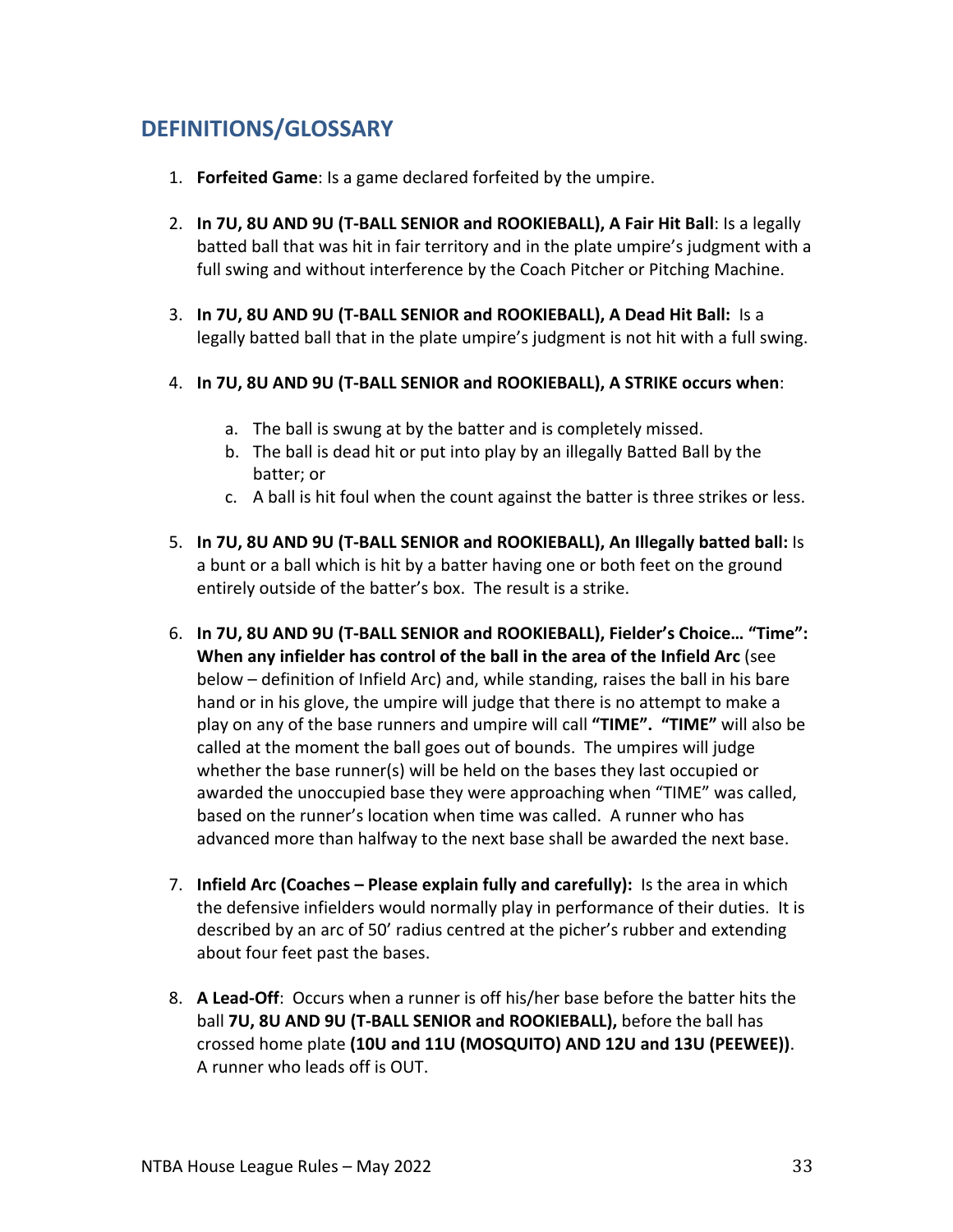- 9. **Batter's Box**: Is an area on each side of home plate within which the batter shall have both feet during his time at bat.
- 10. **In 8U AND 9U (ROOKIEBALL), Safety Circle**: Is the circle surrounding the pitcher's mound and which contains the pitching machine.
- 11. **Out of Bounds**: Is the area beyond the boundaries of the playing field.
- 12. **In 10U and 11U (MOSQUITO) TO 18U (MIDGET) DIVISIONS,** Infield Fly Rule: exists when:
	- a. There are base runners on  $1^{st}$  and  $2^{nd}$ , or  $1^{st}$ ,  $2^{nd}$  and  $3^{rd}$ , with fewer than 2 outs.
	- b. Coaches can advise their players of an infield fly situation to prevent confusion.
	- c. At the umpire's discretion, a fly ball which can be caught by an infielder (including the pitcher and catcher and any outfielder who is placed on the infield) with average effort, is called an "infield fly".
	- d. The rule applies when the umpire determines the fly ball could ordinarily have been caught by the player – arbitrary boundaries, such as infield grass, are not considered.
	- e. The umpire shall call "infield fly" at the earliest opportunity to protect the baserunners.
	- f. If the fly ball is near a baseline, the umpire shall call "infield fly":
		- i. If the ball is caught, the batter is out
		- ii. If the ball drops and is ruled a fair ball, the infield fly rule applies and the batter is out
		- iii. If the ball drops and is ruled a foul ball, it is a foul ball, the batter is safe and the at bat continues
	- g. When an infield fly is called, the batter is automatically out and the base runners are permitted to stay at their original bases, regardless if the ball is caught or not
	- h. Base runners may attempt to advance at any time at their own risk

### 13. **In 15U (BANTAM) AND 18U (MIDGET), Dropped 3rd Strike occurs**:

- a. If 1<sup>st</sup> base is unoccupied, a batter may attempt to run to 1<sup>st</sup> base if a 3<sup>rd</sup> strike touches the ground before being caught by the catcher or is dropped by the catcher
- b. The out needs to be completed at  $1<sup>st</sup>$  base
- c. If 1<sup>st</sup> base is occupied with fewer than 2 outs, to protect the runner at 1<sup>st</sup> base, the batter is automatically out on a dropped 3<sup>rd</sup> strike and the out does not need to be completed at  $1<sup>st</sup>$  base